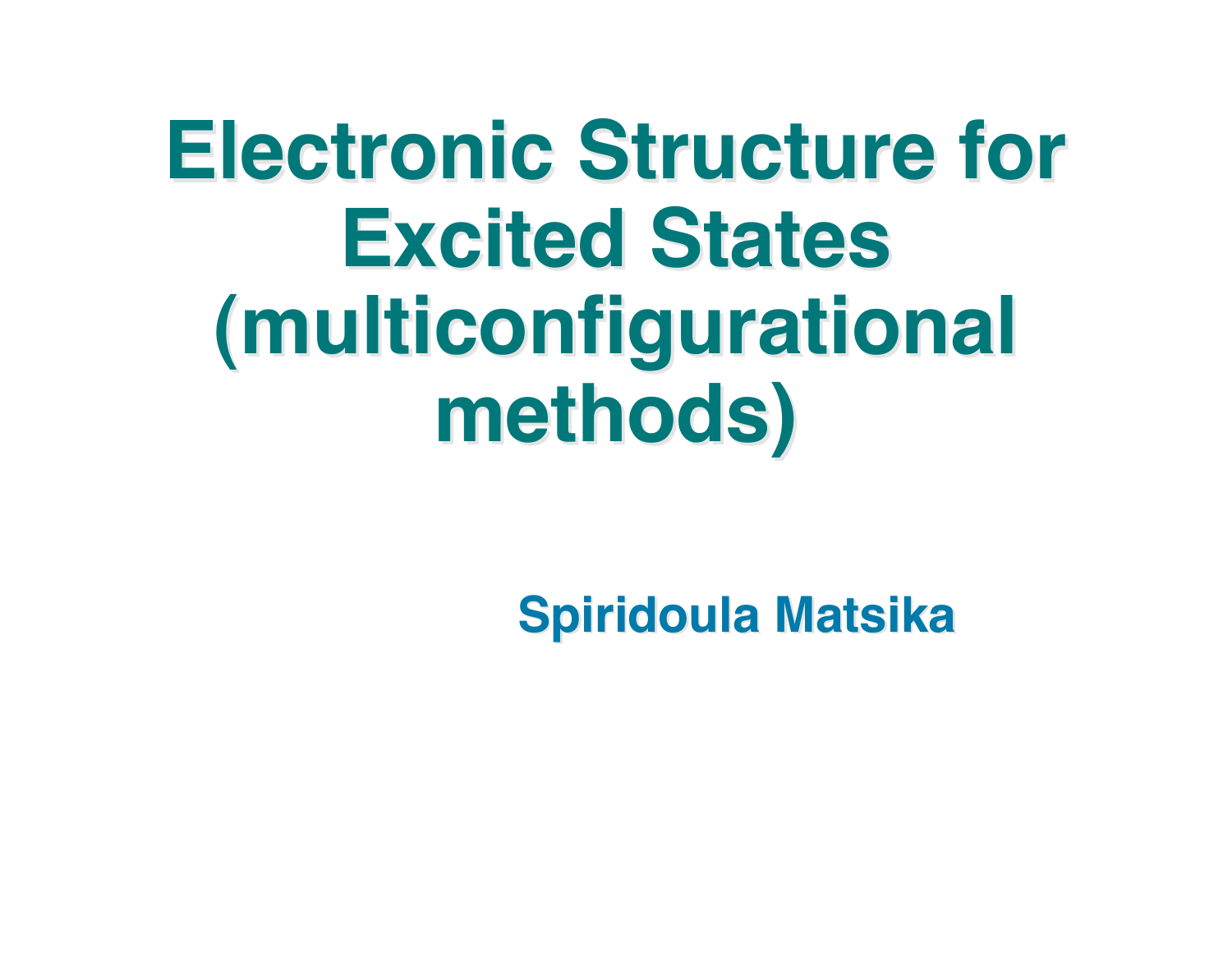#### **Excited Electronic States**

- Theoretical treatment of excited states is needed for:
	- UV/Vis electronic spectroscopy
	- Photochemistry
	- Photophysics
- Electronic structure methods for excited states are more challenging and not at the same stage of advancement as ground state methods
	- Need balanced treatment of more than one states that may be very different in character
	- The problem becomes even more complicated when moving away from the ground state equilibrium geometry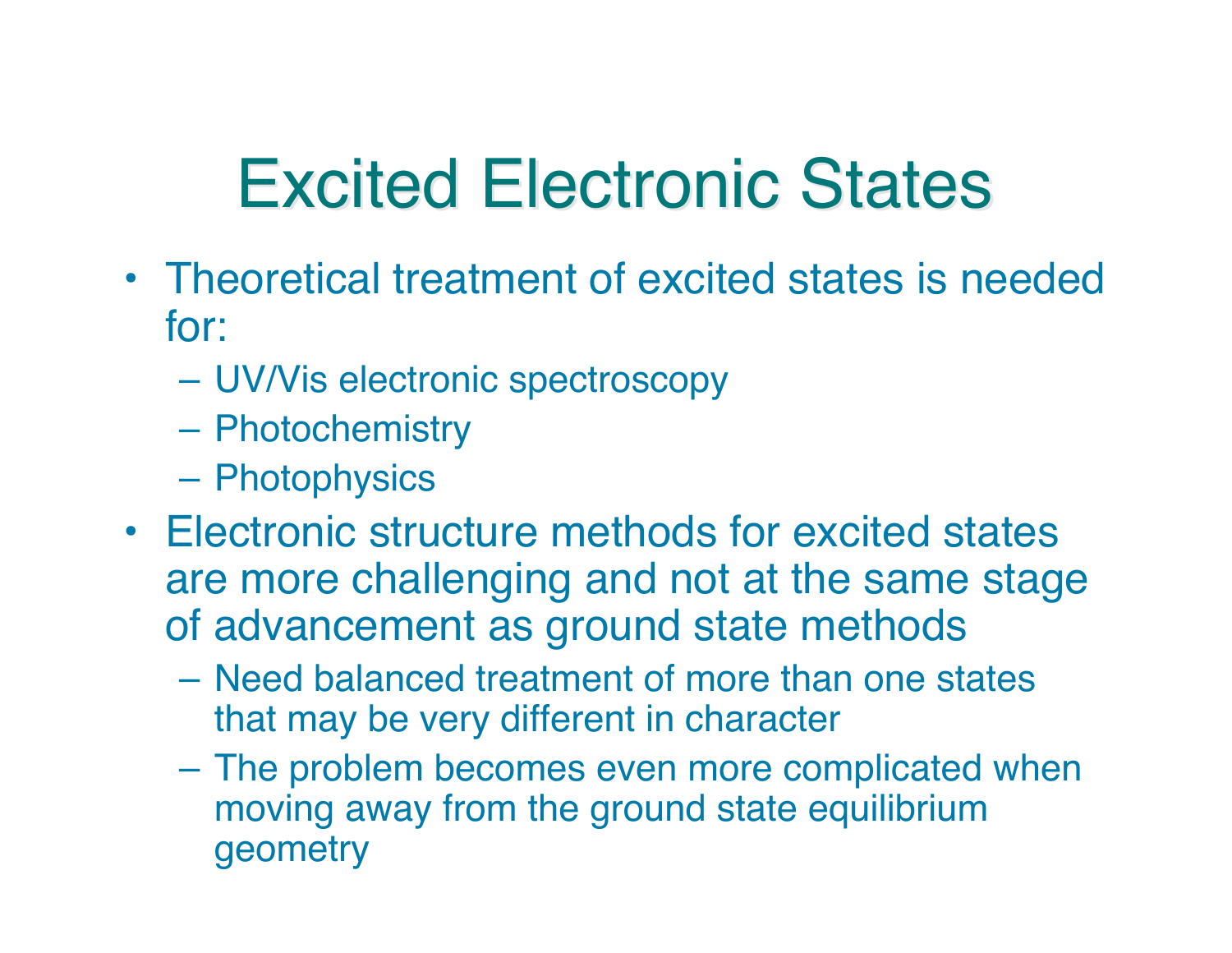#### **Excited states configurations**



Ground state Singly excited conf. Doubly excited conf.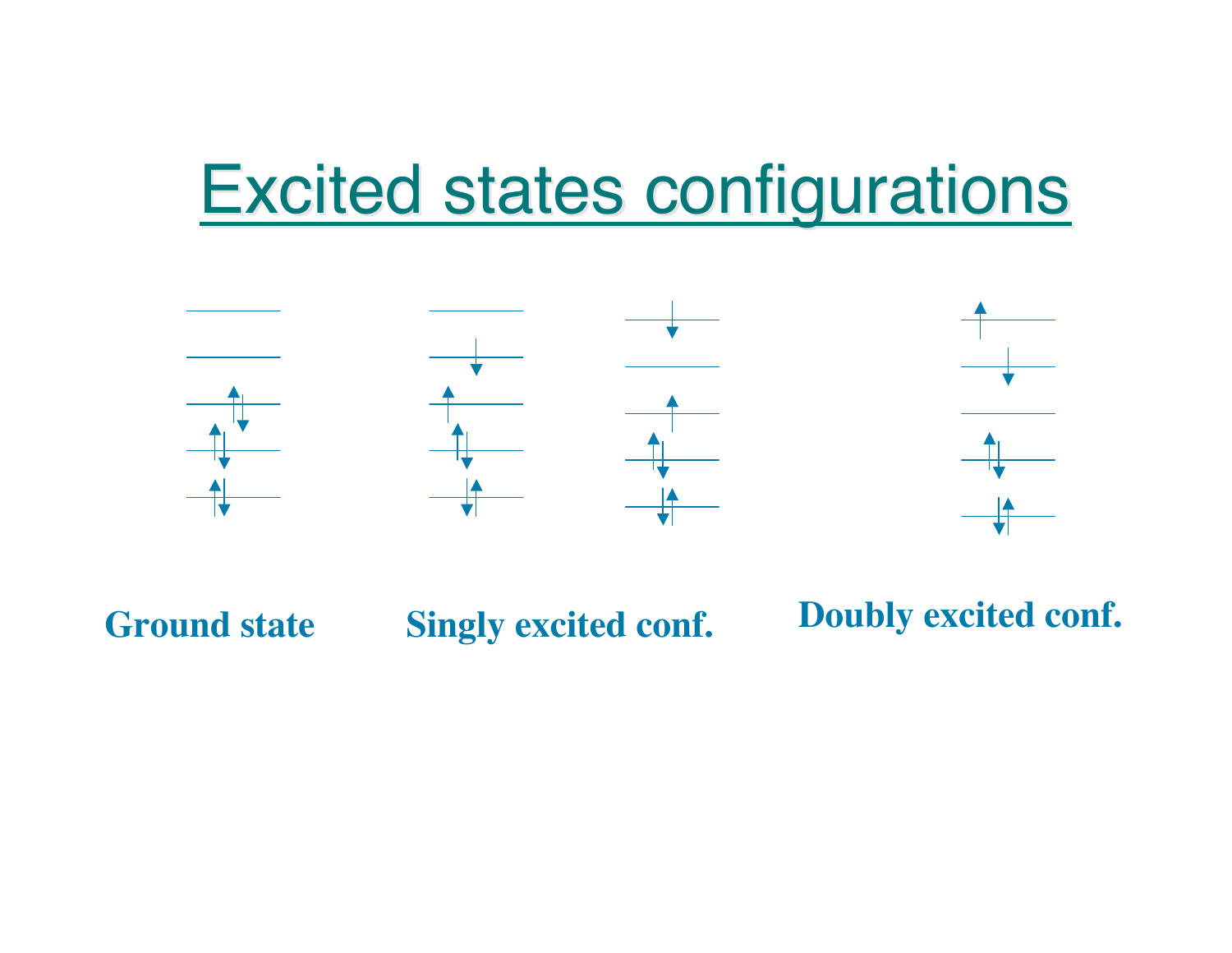**Configurations can be expressed as Slater determinants in terms of molecular orbitals. Since in the nonrelativistic case the eigenfunctions of the Hamiltoian are simultaneous eigenfunctions of the spin operator it is useful to use configuration state functions (CSFs)- spin adapted linear combinations of Slater determinants, which are eigenfunctiosn of S2**

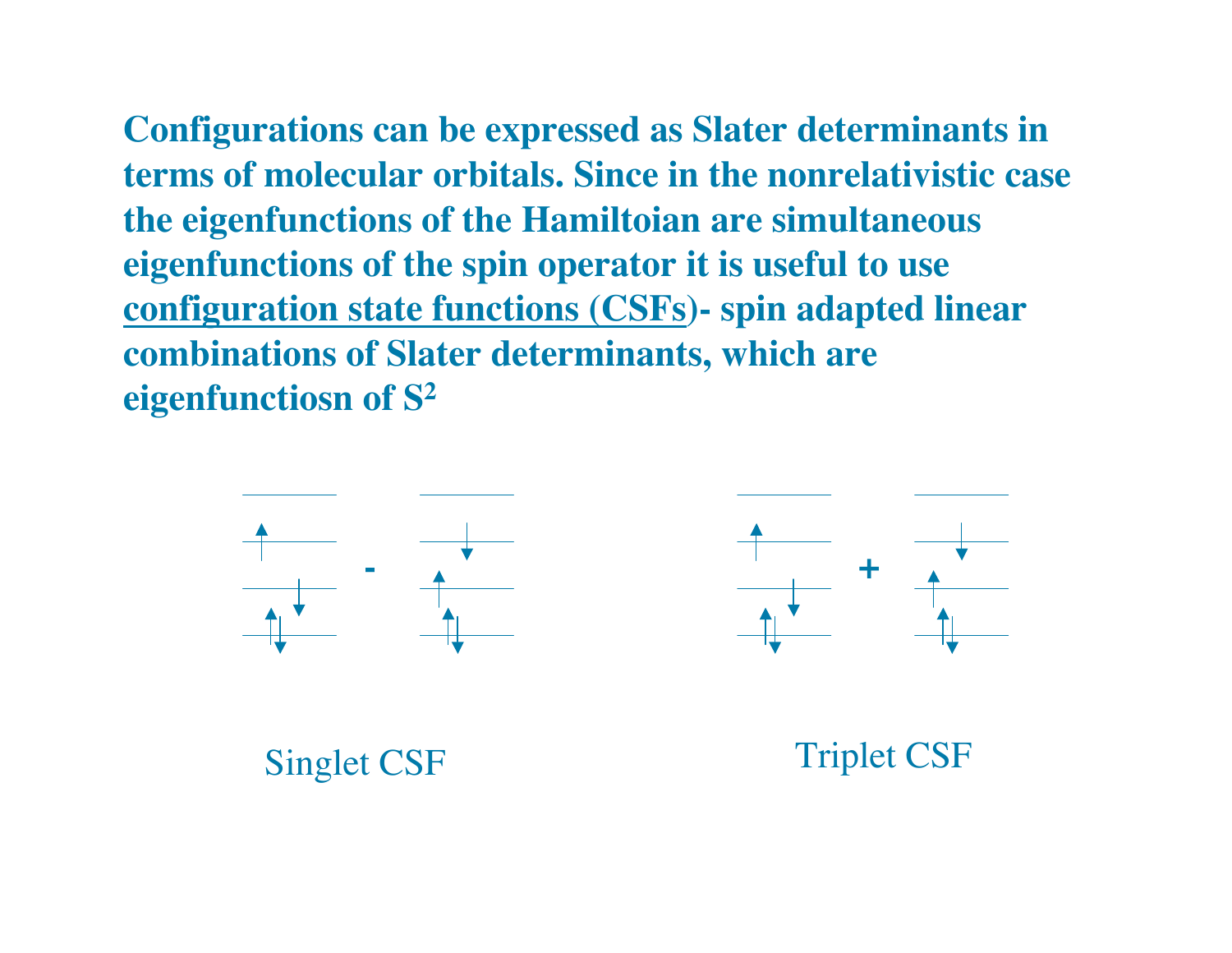Excited states can have very different character and this makes their balanced description even more difficult. For example excited states can be:

- Valence states
- Rydberg states
- Charge transfer states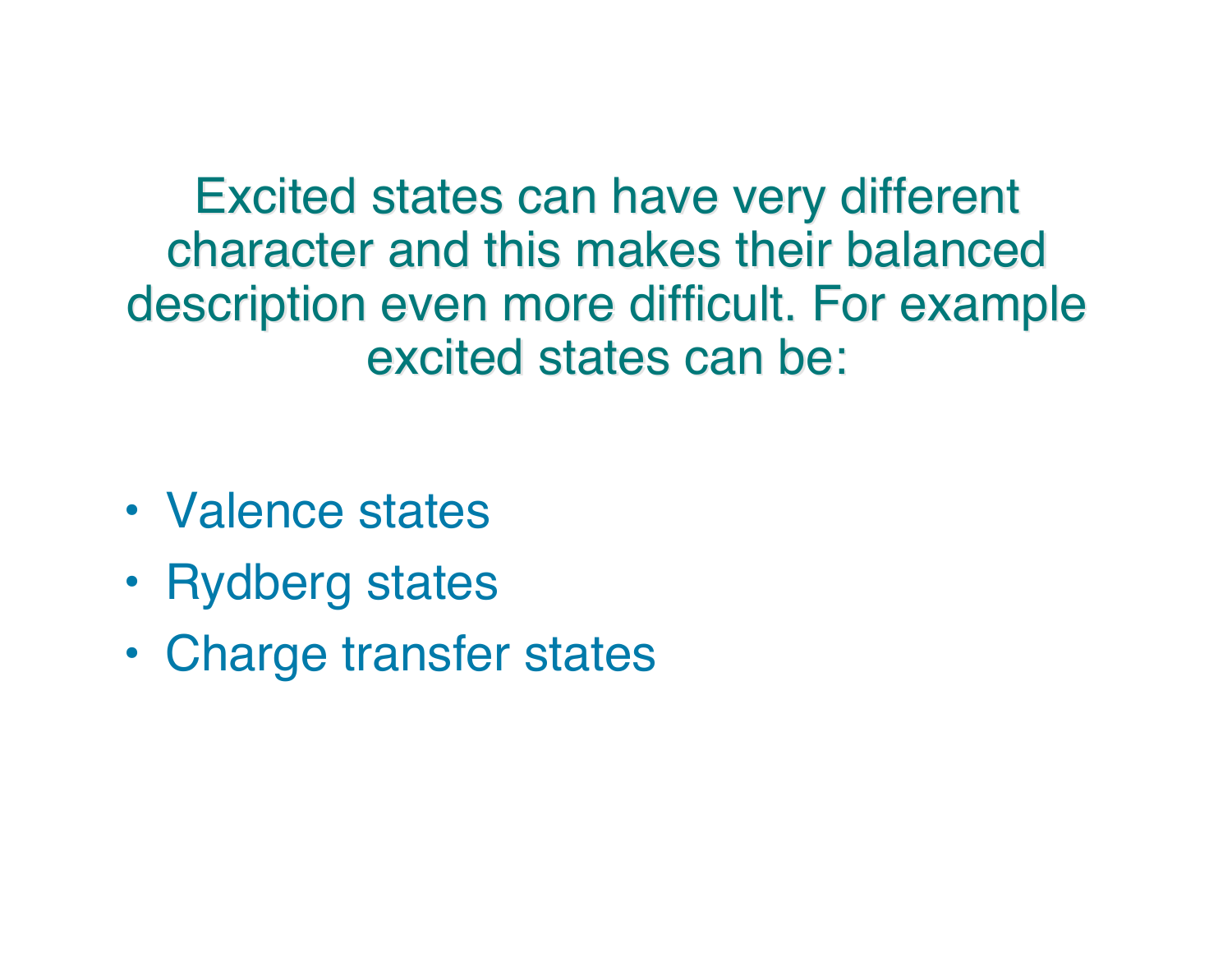#### **Rydberg states**

- Highly excited states where the electron is excited to a diffuse hydrogen-like orbital
- Low lying Rydberg states may be close to valence states
- Diffuse basis functions are needed for a proper treatment of Rydberg states, otherwise the states are shifted to much higher energies
- Diffuse orbitals need to be included in the active space or in a restricted active space (RAS)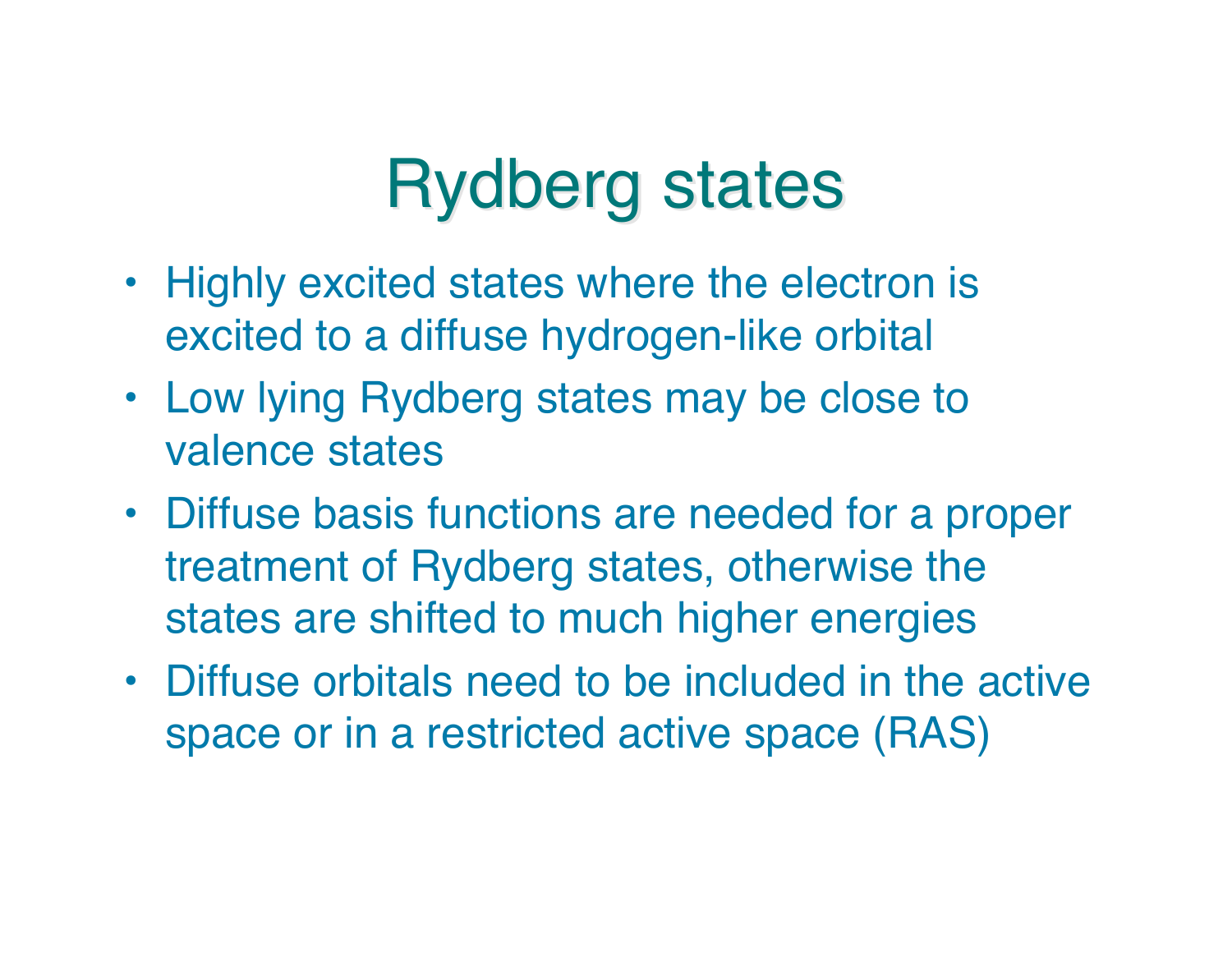#### Potential Energy Surfaces and Excited Excited States



For absorption spectra one is interested in the Franck Condon (FC) region. In the simplest case a single point calculation is used to give vertical excitation energies

**coordinate**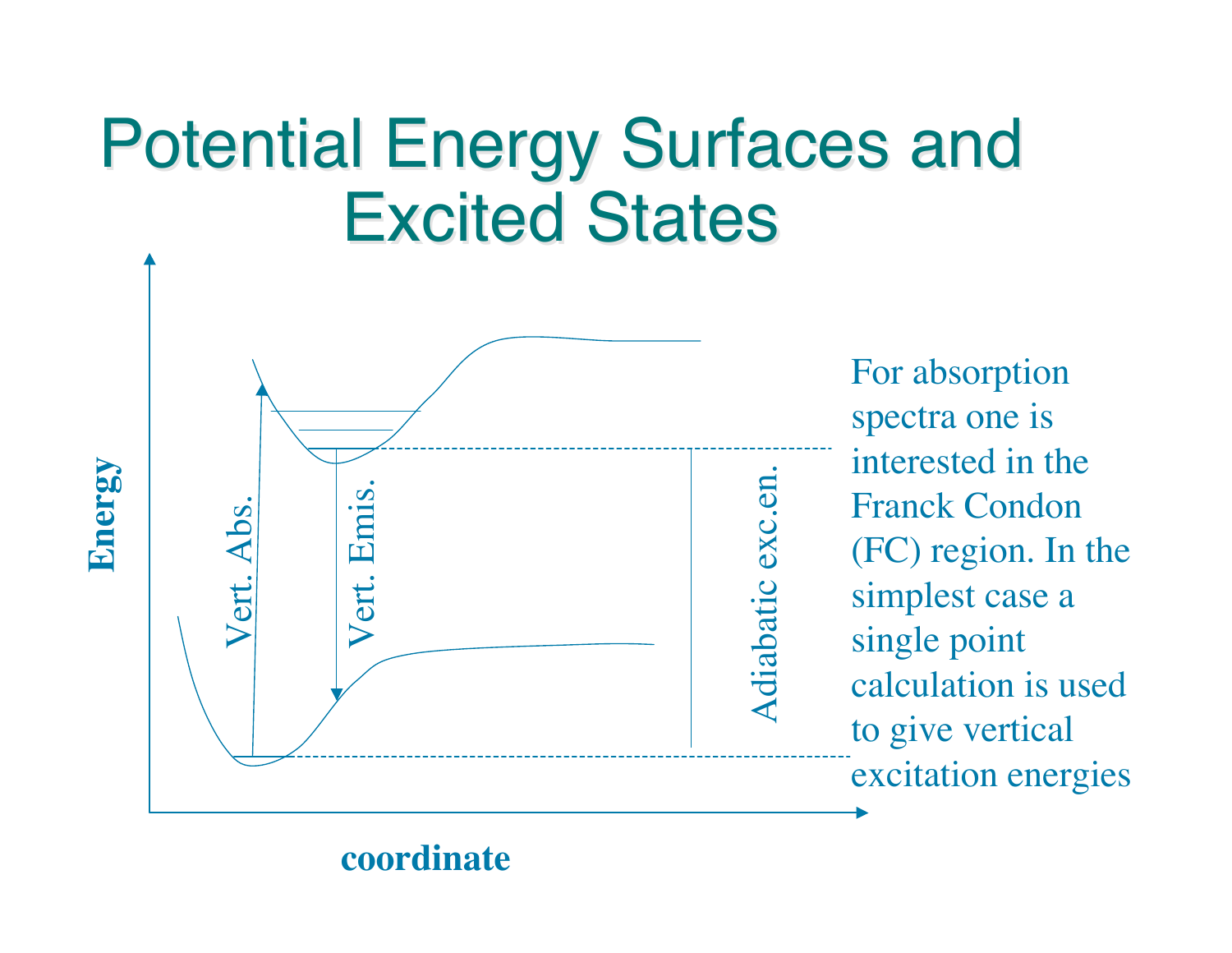When one is interested in the photochemistry and photophysics of molecular systems the PES has to be explored not only in the FC region but also along distorted geometries. Minima, transition states, and conical intersections need to be found (gradients for excited states are needed)



Reaction coordinate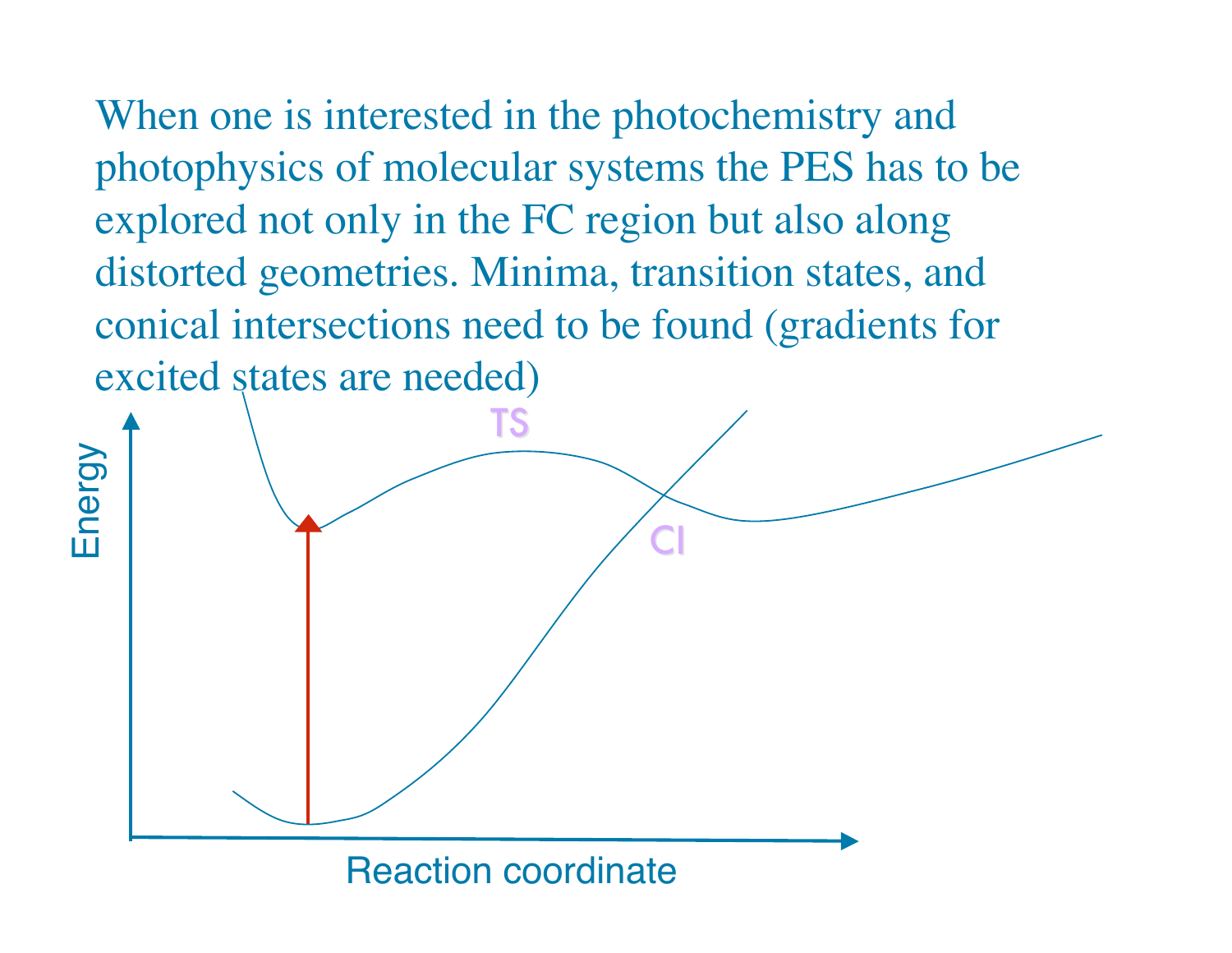#### Electronic structure methods for excited states

- Single reference methods
	- $-\Delta SCF$ ,  $\Delta (DFT)$ ,  $\Delta (CI)$ ,...
	- TDDFT
	- EOM-CCSD
- Multi-reference methods
	- MCSCF
	- CASPT2, MR-MP2
	- MRCI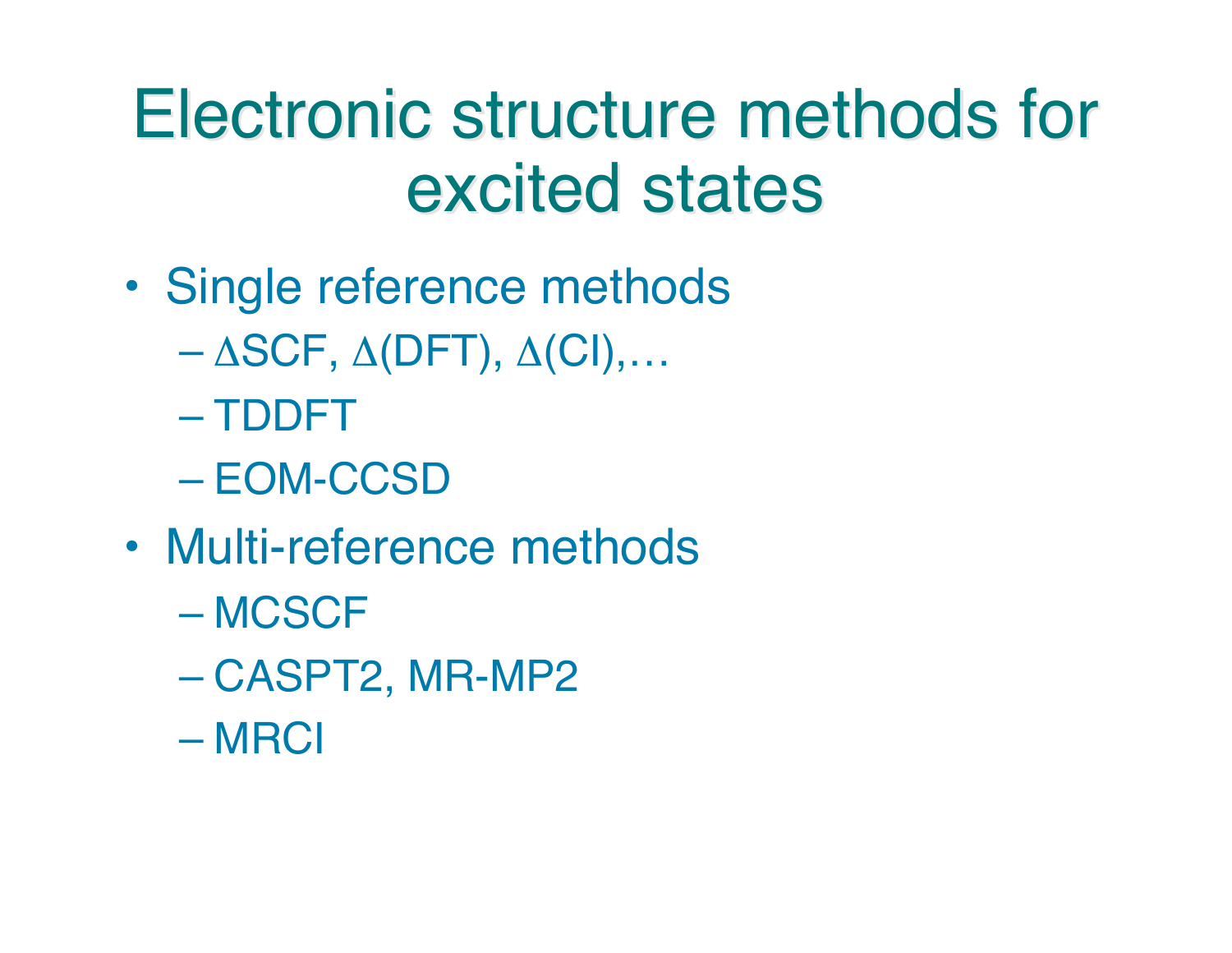- In the simplest case one can calculate excited state energies as energy differences of single-reference calculations.  $\Delta E=E(e.s)\text{-}E(g.s.)$ . This can be done:
	- For states of different symmetry
	- For states of different multiplicity
	- Possibly for states that occupy orbitals of different symmetry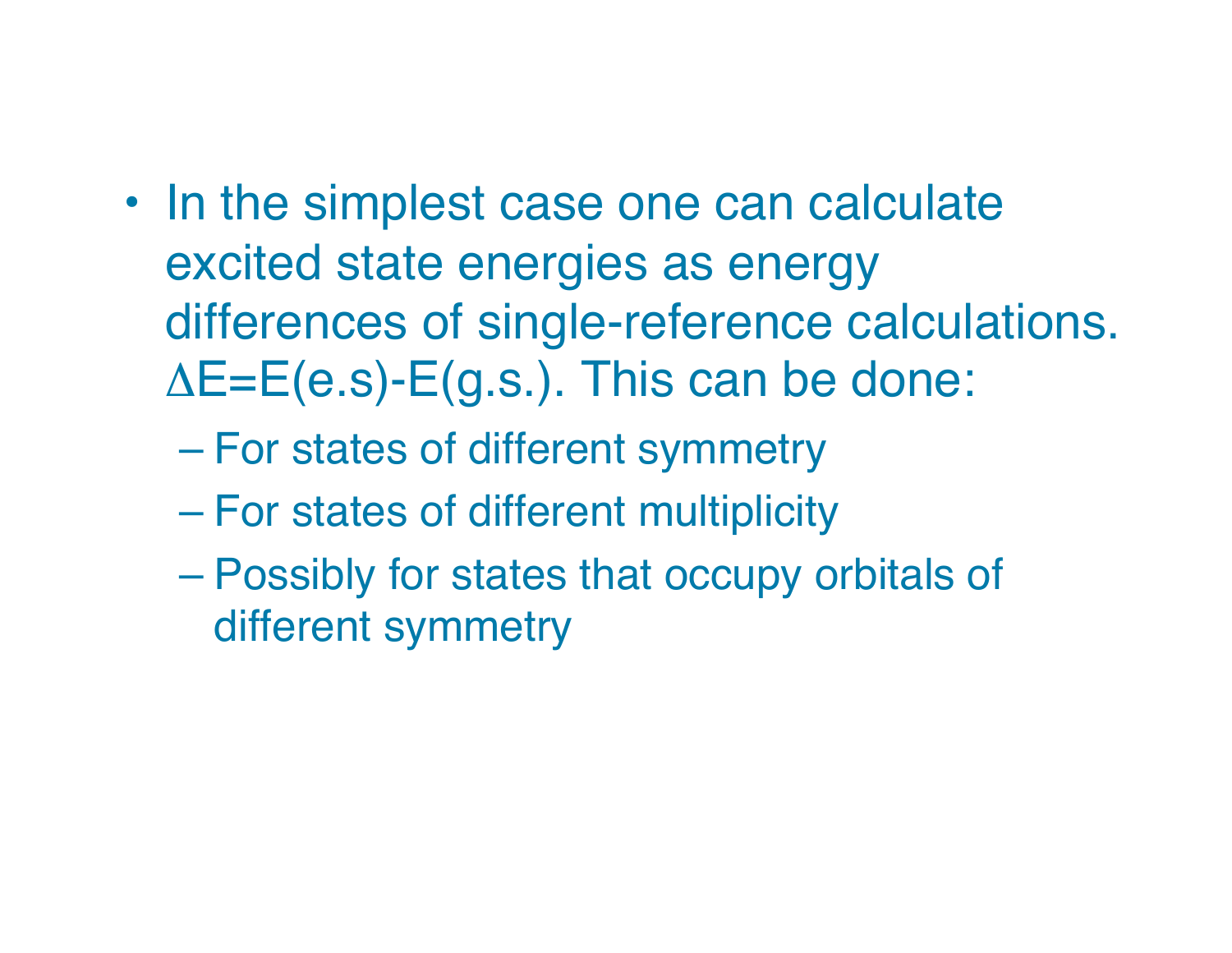#### **Configuration Interaction**

- Initially in any electronic structure calculation one solves the HF equations and obtains MOs and a ground state solution that does not include correlation
- The simplest way to include dynamical correlation and improve the HF solution is to use configuration interaction. The wavefunction is constructed as a linear combination of many Slater determinants or configuration state functions (CSF). CI is a single reference method but forms the basis for the multireference methods

$$
\Psi_{CI} = \sum_{m=1}^{N^{CSF}} c_m \Psi_m
$$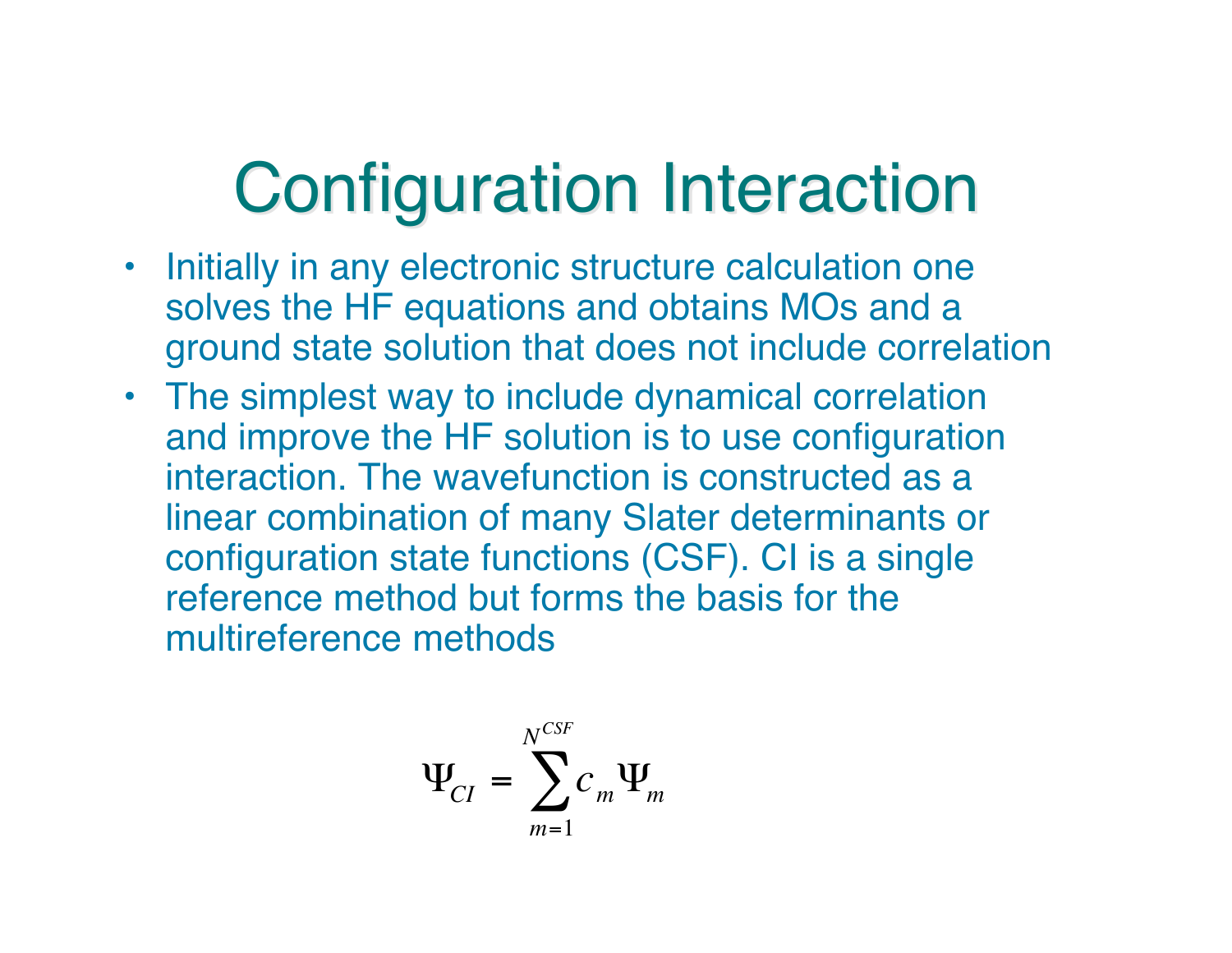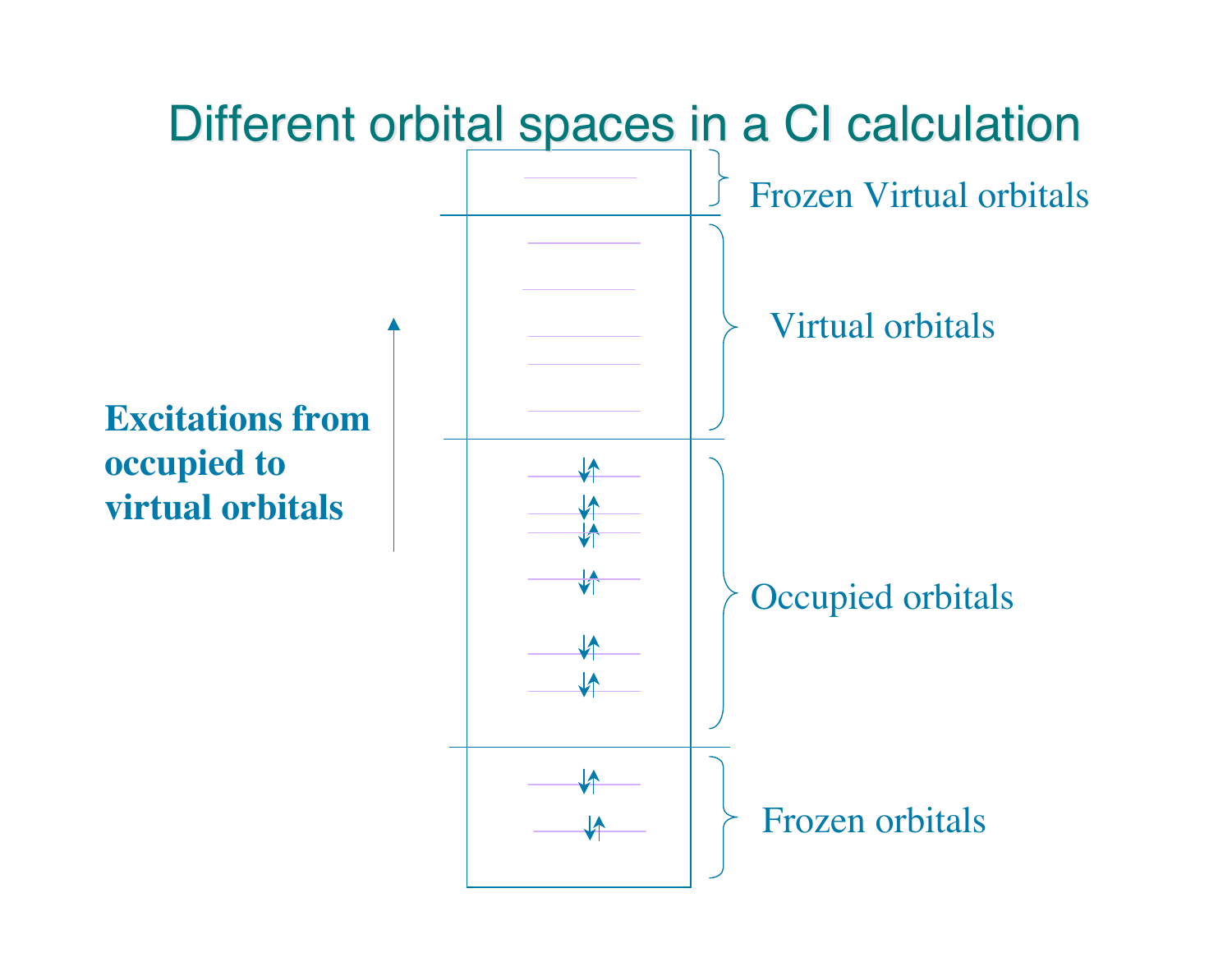CSFs are created by distributing the electrons in the molecular orbitals obtained from the HF solution.

$$
\Psi_{CI} = c_0 |HF\rangle + \sum_{i}^{occ} \sum_{r}^{virt.} c_i^{r} \Psi_i^{r} + \sum_{i < j}^{occ. \, virt.} \sum_{r < s} c_{ij}^{rs} \Psi_{ij}^{rs} + \dots
$$

The variational principle is used for solving the Schrodinger equation  $H\Psi = E\Psi$ 

$$
\hat{H} = \hat{T}^e + \hat{V}^{ee} + \hat{V}^{eN} + \hat{V}^{NN}
$$
\n
$$
= \sum_{i} \frac{-1}{2m_e} \nabla_i^2 - \sum_{\alpha} \sum_{i} \frac{Z_{\alpha}}{r_{\alpha i}} + \sum_{i} \sum_{j>i} \frac{1}{r_{ij}} + \sum_{\alpha} \sum_{\beta > \alpha} \frac{Z_{\alpha} Z_{\beta}}{R_{\alpha \beta}}
$$
\n
$$
= \sum_{i} \hat{h}_i + \sum_{i} \sum_{j>i} \frac{1}{r_{ij}} + \hat{V}_{NN}
$$
\n
$$
E_{\text{var}} = \frac{\int \Psi^* \hat{H} \Psi d\tau}{\int \Psi^* \Psi d\tau} \ge 0
$$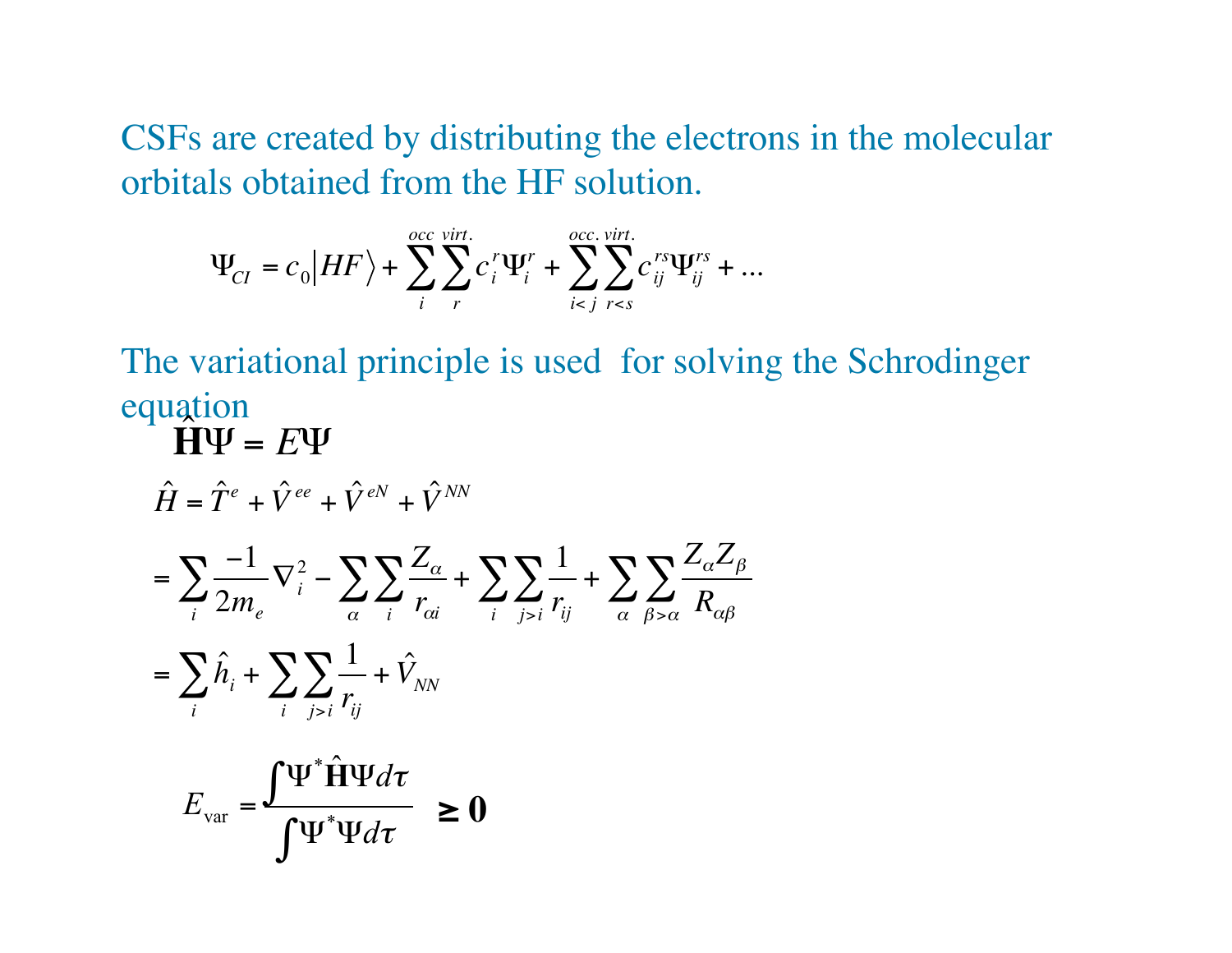For a linear trial function the variational principle leads to solving the secular equation for the CI coefficients or diagonalizing the H matrix

#### Matrix formulation ( $N^{CSF}$  x  $N^{CSF}$ )

$$
H_{11} - E \t H_{12} \t ... \t H_{1N} \t H_{22} - E \t ... \t H_{2N} \t = 0
$$
  
\n... ... ...  
\n
$$
H_{1N} \t H_{2N} \t ... \t H_{NN} - E
$$
\n
$$
= 0
$$

The Hamiltonian can be computed and then diagonalized. Since the matrices are very big usually a direct diagonalization is used that does not require storing the whole matrix.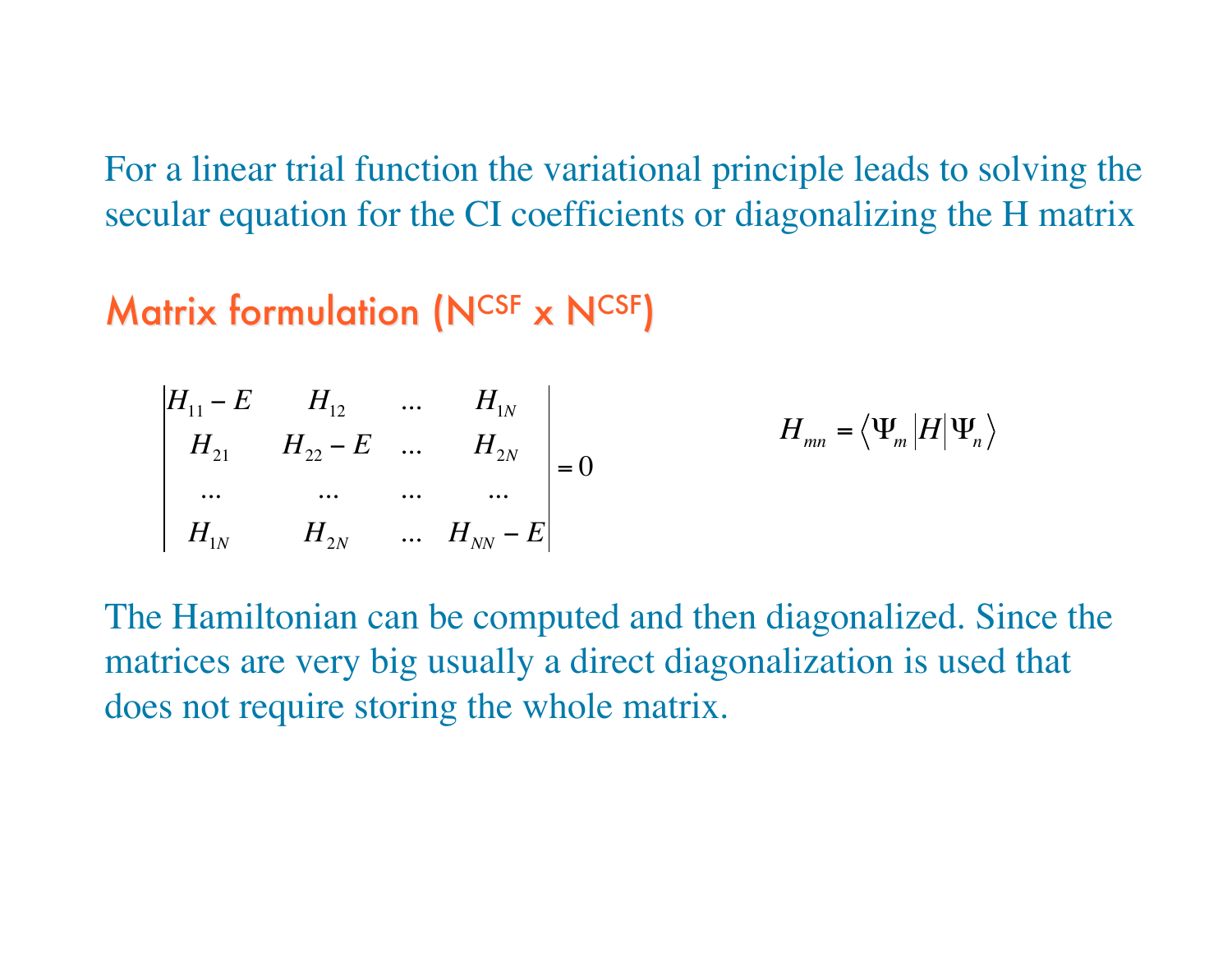•(m,n): distribute m electrons in n orbitals

#### **Number of singlet CSFs** for H2O with 6-31G(d)  $N = \frac{n!(n+1)!}{(m)!(m-1)!(n-m)!}$ basis

| <b>Excitation</b> | # CSFs   |  |
|-------------------|----------|--|
| level             |          |  |
| 1                 | 71       |  |
| $\overline{2}$    | 2556     |  |
| 3                 | 42596    |  |
| $\overline{4}$    | 391126   |  |
| 5                 | 2114666  |  |
| 6                 | 7147876  |  |
| $\overline{7}$    | 15836556 |  |
| 8                 | 24490201 |  |
| 9                 | 29044751 |  |
| 10                | 30046752 |  |

2  $\setminus$  $\overline{\phantom{a}}$ 2  $\setminus$ Į 2  $\setminus$ Į 2  $\setminus$ Į

 $\left| \cdot \right| n - \frac{m}{2}$ 

 $\left(n-\frac{m}{2}\right)$ 

 $\left| \cdot \right| n - \frac{m}{2}$ 

 $\left(n-\frac{m}{2}+1\right)$ 

 $\left(n-\frac{m}{2}+1\right)$ 

!

 $\sqrt{}$ 

*m*

 $\left(\frac{m}{2}\right)$ 

 $\left| \cdot \right| \frac{m}{2}$ 

 $\left(\frac{m}{2}+1\right)$ 

 $\left(\frac{m}{2}+1\right)$ 

ĺ

Today expansions with billion of CSFs can be solved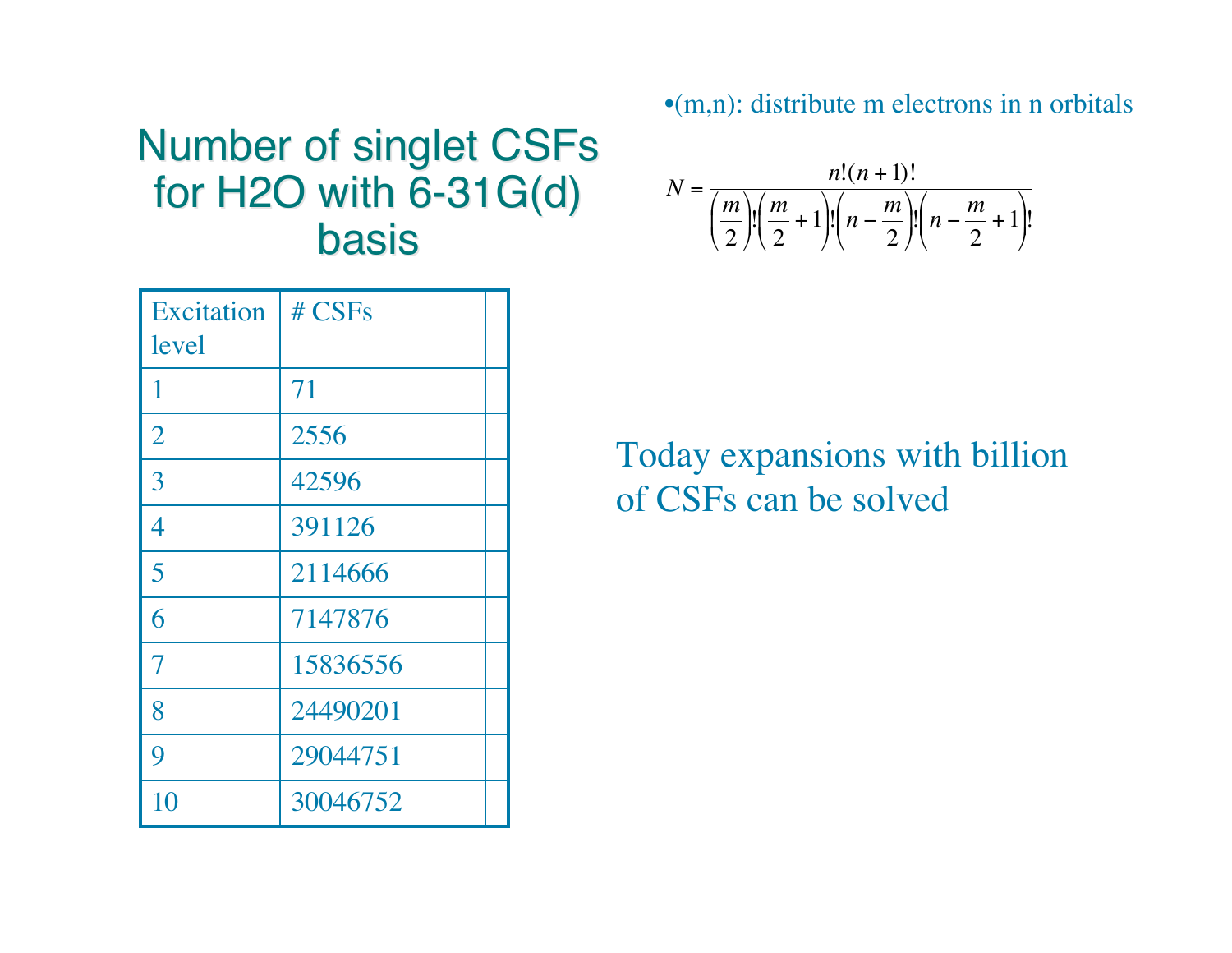|                 | $\Psi_{\rm HF}$                                                                                                                    | singles                                                                       | doubles                                                                                                                            | triples                                                                                                                                        |
|-----------------|------------------------------------------------------------------------------------------------------------------------------------|-------------------------------------------------------------------------------|------------------------------------------------------------------------------------------------------------------------------------|------------------------------------------------------------------------------------------------------------------------------------------------|
| $\Psi_{\rm HF}$ | $\mathbf{E}_{\text{HF}}$                                                                                                           | $\Omega$                                                                      | $\left\langle \Psi_{\!\scriptscriptstyle H\!F}\left  H\right  \Psi_{\!\scriptscriptstyle ij}^{\scriptscriptstyle rs}\right\rangle$ | $\Omega$                                                                                                                                       |
|                 |                                                                                                                                    |                                                                               | dense                                                                                                                              |                                                                                                                                                |
|                 | 0                                                                                                                                  | $\left\langle \Psi^r_i \left  H \right  \Psi^s_j \right\rangle$               | $\left\langle \Psi _{k}^{t}\left\vert H\right\vert \Psi _{ij}^{rs}\right\rangle$                                                   | $\left\langle \Psi_{\scriptscriptstyle \text{lm}}^{qp}\left  H\right  \Psi_{\scriptscriptstyle i j k}^{\scriptscriptstyle r s t}\right\rangle$ |
| <b>CIS</b>      |                                                                                                                                    | dense                                                                         | sparse                                                                                                                             | sparse                                                                                                                                         |
|                 | $\left\langle \Psi_{\!\scriptscriptstyle H\!F}\left  H\right  \Psi_{\!\scriptscriptstyle ij}^{\scriptscriptstyle rs}\right\rangle$ | $\left\langle \Psi_k^t\left  H\right  \Psi_{ij}^{rs}\right\rangle$            |                                                                                                                                    |                                                                                                                                                |
| <b>CISD</b>     | dense                                                                                                                              | sparse                                                                        |                                                                                                                                    |                                                                                                                                                |
|                 |                                                                                                                                    | $\left\langle \Psi_{_{lm}}^{qp}\left  H\right  \Psi_{ijk}^{rst}\right\rangle$ |                                                                                                                                    |                                                                                                                                                |
|                 |                                                                                                                                    | sparse                                                                        |                                                                                                                                    |                                                                                                                                                |

 $\Psi_{HF}$   $\left|H\right|\Psi_{i}^{r}\right\rangle =0$ **Brillouin's thm**

CIS will give excited states but will leave the HF ground state unchanged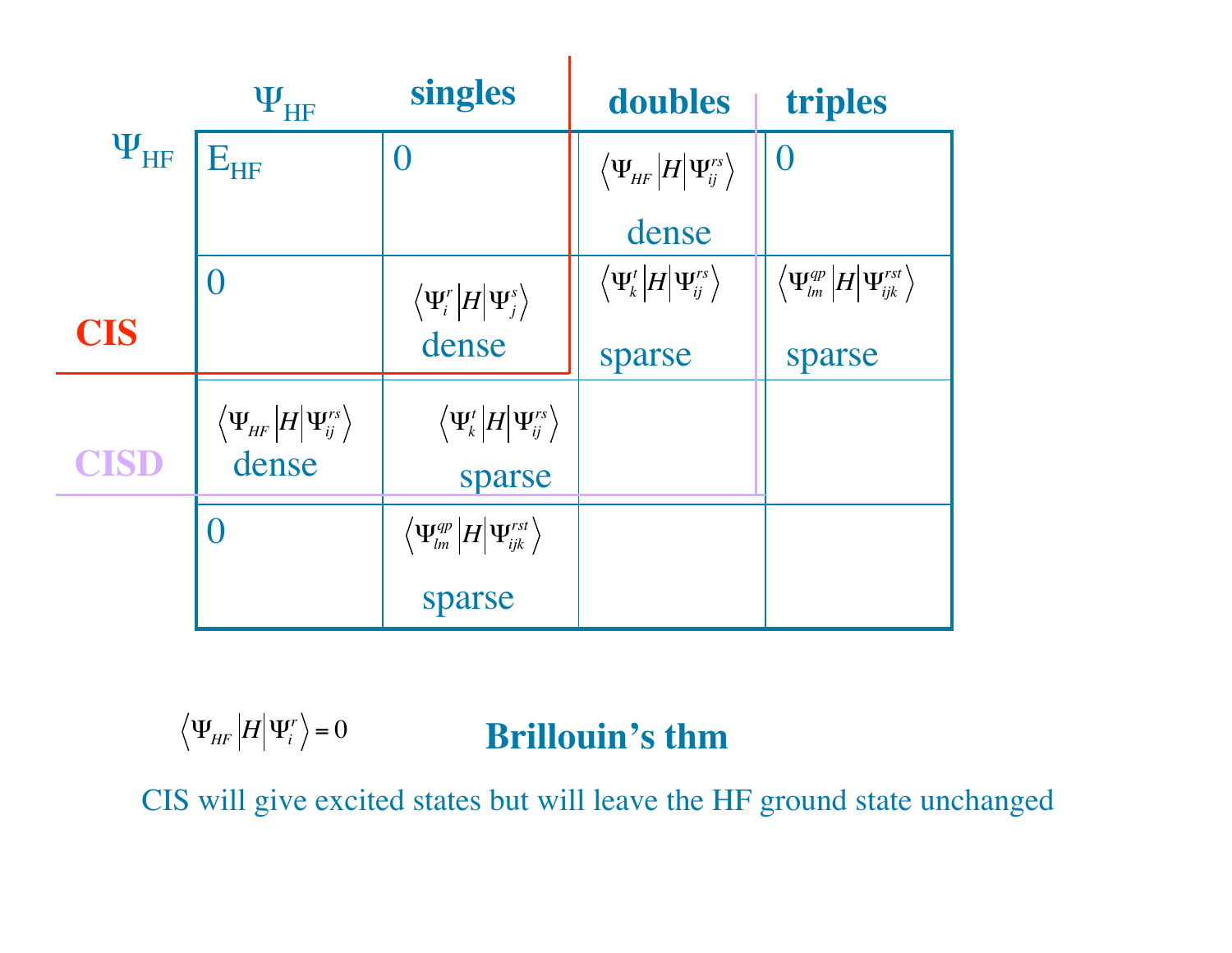#### Condon-Slater rules are used to evaluate matrix elements

 $\oint_{\mathcal{P}} (1) \phi_a(2) \frac{1}{\pi} [\phi_s(1) \phi_t(2) - \phi_s(2) \phi_t(1)] d\tau$  $\partial \psi_i^a H \psi_j^b d\tau = (ja \parallel ib) \quad (i \neq j, a \neq b)$  $\int d^a \psi_i^a H \psi_i^a d\tau = E_{HF} + \varepsilon_a - \varepsilon_i + (ia \parallel ia \parallel i\omega)$  $\int \psi_0 H \psi_i^a d\tau = 0$  (*Brillouin's theorem*  $\int \psi_0 H \psi_0 d\tau = E_{\rm HF}$  $H_{ij} = \int \psi_i H \psi_j d\tau$ *r*  $where \quad (pq \parallel st) = \int_{0}^{\infty} \phi_p(1) \phi_q(2) \frac{1}{\phi_s(1)} [\phi_s(1) \phi_t(2) - \phi_s(2) \phi_t(1)]$  $Ht_i = E_i t_i$ *j a*  $\int \psi_i^a H \psi_j^b d\tau = (ja || ib) \quad (i \neq j, a \neq b)$ *a i a*  $\int \psi_i^a H \psi_i^a d\tau = E_{HF} + \varepsilon_a - \varepsilon_i + (ia \parallel ia)$  $\int \psi_0 H \psi_i^a d\tau = 0$  (Brillouin's theorem) 12  $=\int \!\phi_p(1)\phi_q(2) - \int_{r_{12}} \!\phi_s(1)\phi_t(2) -$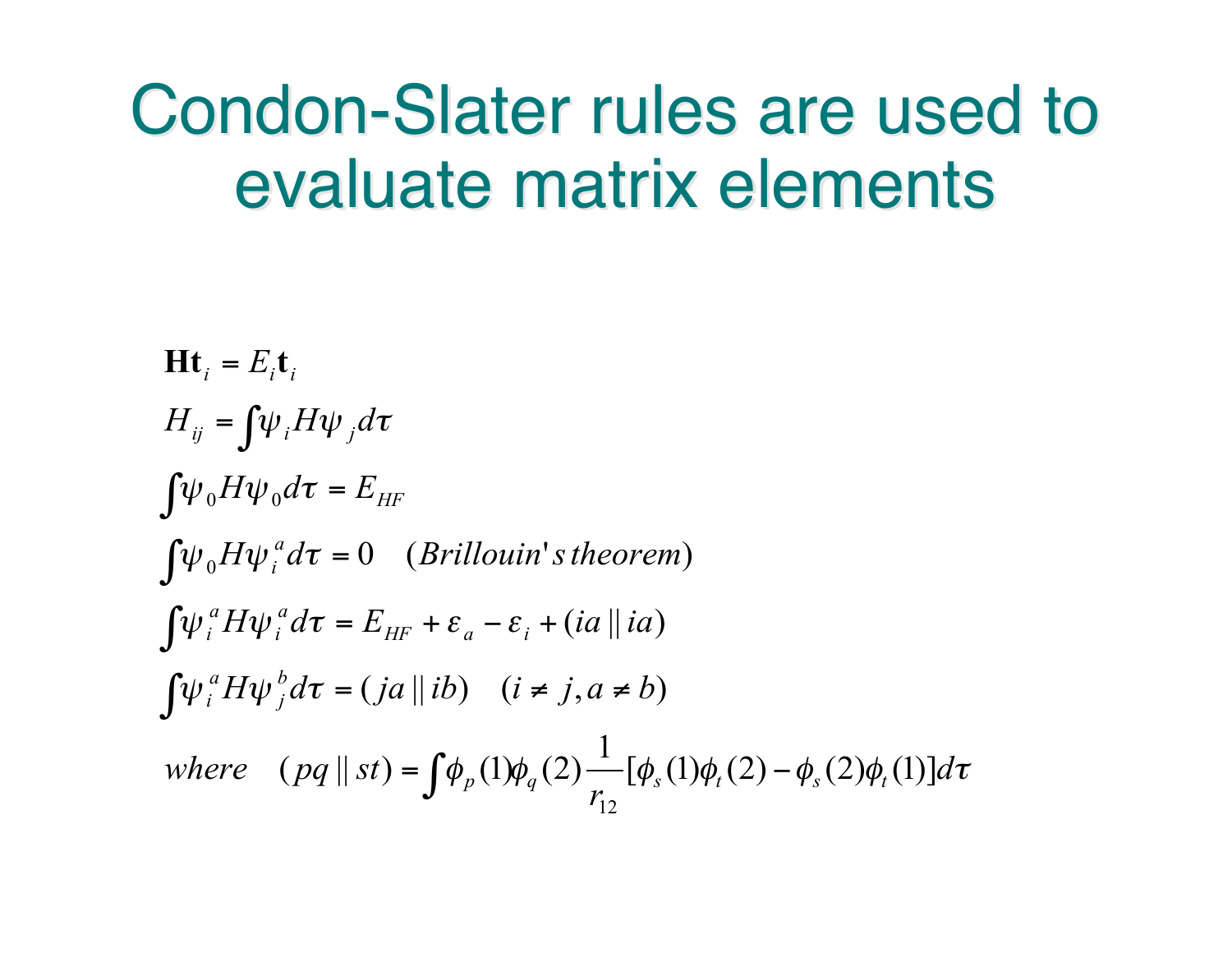#### CIS

- For singly excited states
- HF quality of excited states
- Overestimates the excitation energies
- Can be combined with semiempirical methods

| <b>Excited</b> state | <b>CIS</b> | <b>RPA</b> | TD-BPW91 | TD-B3LYP | Expt. |
|----------------------|------------|------------|----------|----------|-------|
| $B_{2u}$             | 6.15       | 5.96       | 5.19     | 5.40     | 4.9   |
| ${}^{1}B_{1u}$       | 6.31       | 6.01       | 5.93     | 6.06     | 6.2   |
| $E_{1g}$             | 7.13       | 7.12       | 6.34     | 6.34     | 6.33  |
| $^1A_{2u}$           | 7.45       | 7.43       | 6.87     | 6.84     | 6.93  |
| ${}^{1}E_{2u}$       | 7.75       | 7.74       | 6.85     | 6.88     | 6.95  |
| ${}^{1}E_{1u}$       | 7.94       | 7.52       | 6.84     | 6.96     | 7.0   |
| Mean abs. error:     | 0.7        | 0.6        | 0.1      | 0.1      |       |

**Table 14.2** Energies (eV) for singlet excited states of benzene relative to the  ${}^{1}A_{1g}$ , ground state as predicted by various methods<sup>a</sup>

<sup>a</sup> From Stratmann, Scuseria, and Frisch (1998). All calculations employed the  $6-31+G(d)$  basis set.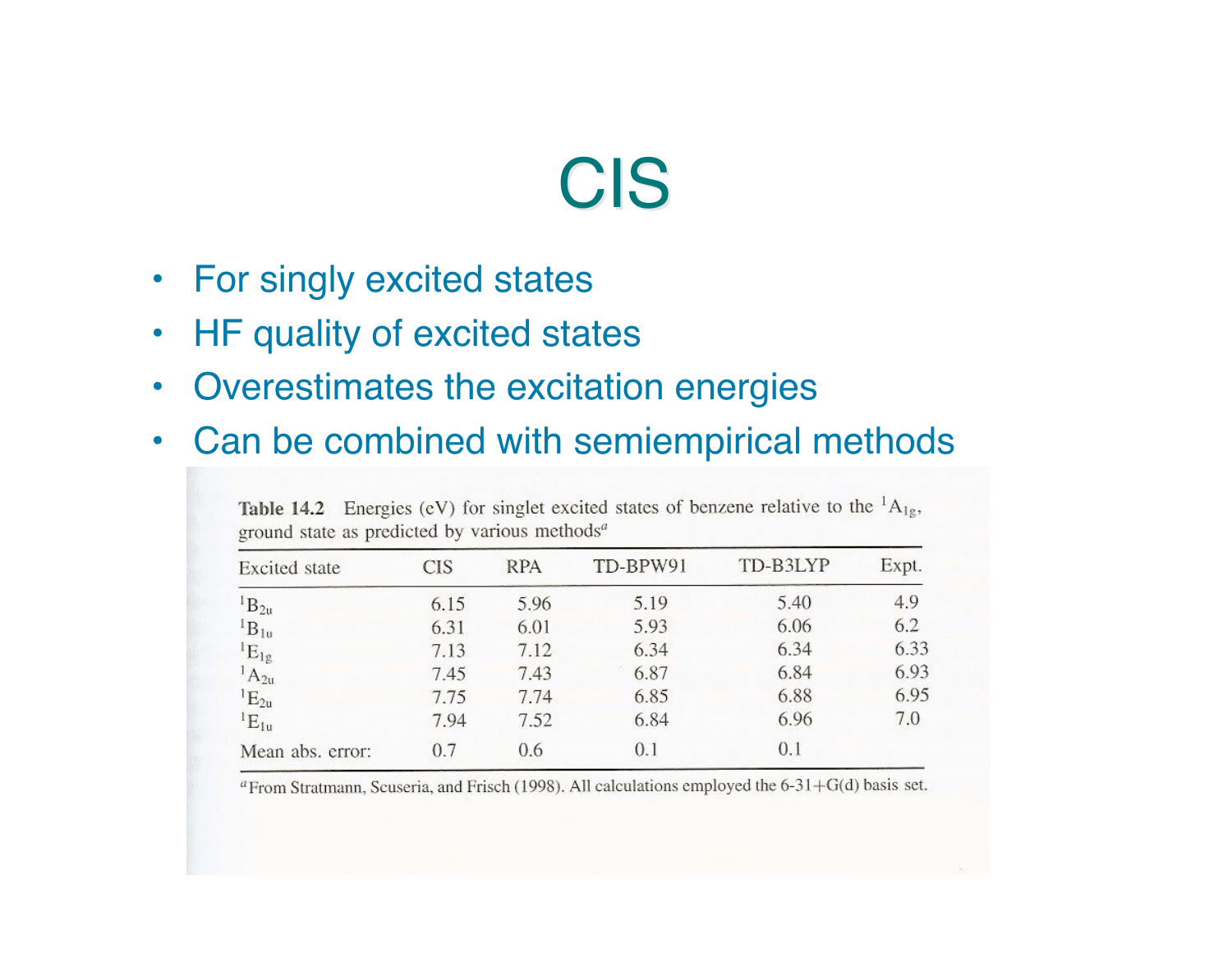## Size extensivity/consistency

Size-Extensivity: For N independent systems the energy scales linearly  $E(N)=N^*E(1)$ : Size-Consistency: dissociation  $E(A+B) \neq E(A) + E(B)$ Example: consider  $H_2$  and then two non-interacting  $H_2$  molecules

$$
\Psi_{CID}(H_2) = (1 - c)^2 \Psi_{HF} + c^2 \Psi_{11}^{2\overline{2}}
$$
  
\n
$$
\Psi_{CID}(2H_2) = ((1 - c)^2 \Psi_{HF} + c^2 \Psi_{11}^{2\overline{2}})((1 - c)^2 \Psi_{HF} + c^2 \Psi_{11}^{2\overline{2}})
$$
  
\n
$$
= (1 - c)^4 \Psi_{HF} \Psi_{HF} + c^4 \Psi_{11}^{2\overline{2}} \Psi_{11}^{2\overline{2}} + 2(1 - c)^2 c^2 \Psi_{HF} \Psi_{11}^{2\overline{2}}
$$

Corrections:

Davidson correction:  $E_{cor} = (E-E_0)(1-c_0^2)$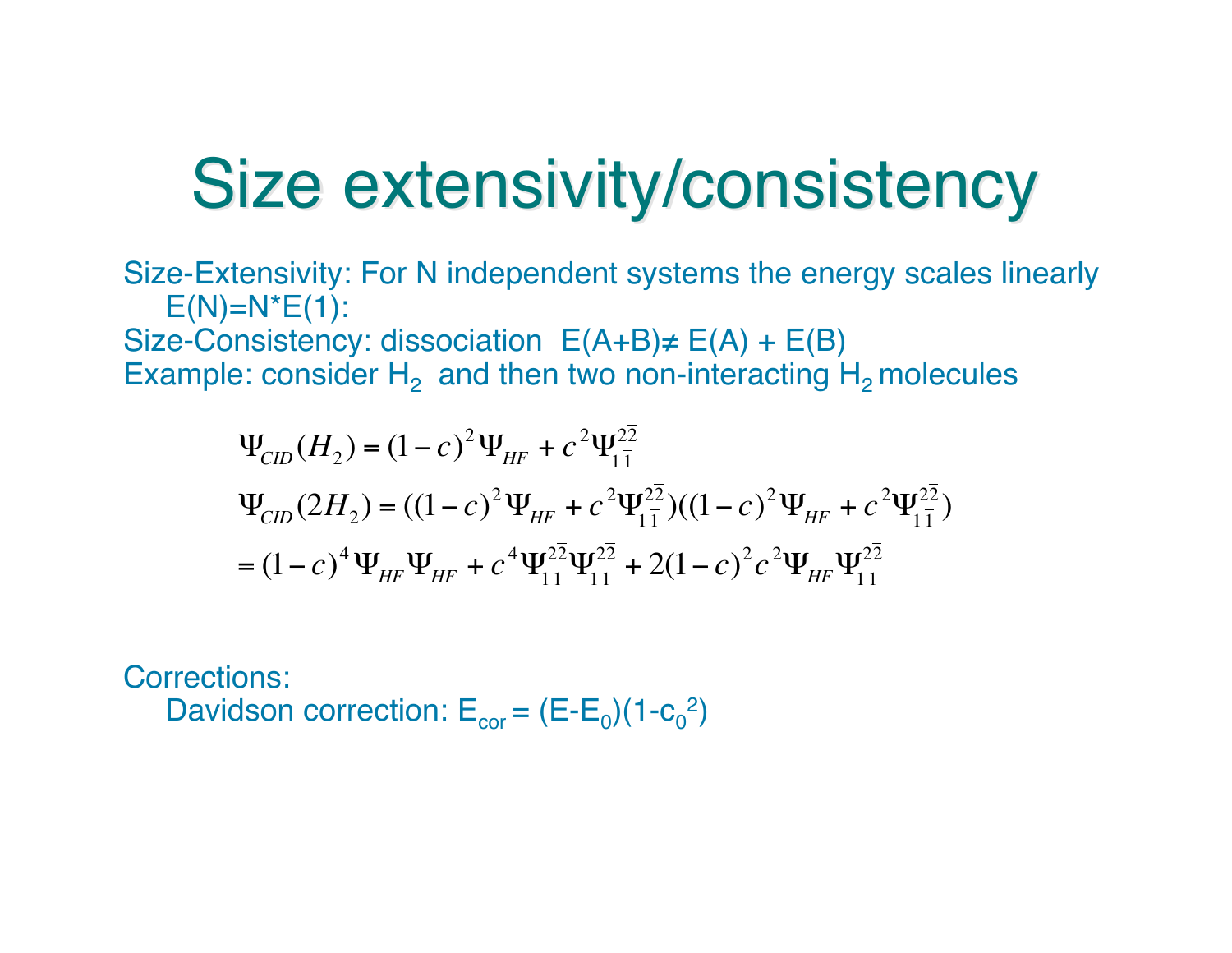#### Single reference vs. multireference

• RHF for  $H_2$ : The Hartree-Fock wavefunction for  $H_2$  is

$$
\Psi = \frac{1}{\sqrt{2}} \begin{vmatrix} \sigma(1)\alpha(1) & \sigma(1)\beta(1) \\ \sigma(2)\alpha(2) & \sigma(2)\beta(2) \end{vmatrix} = \frac{1}{\sqrt{2}} (\sigma(1)\alpha(1)\sigma(2)\beta(2) - \sigma(1)\beta(1)\sigma(2)\alpha(2)) = \frac{1}{\sqrt{2}} (\sigma(1)\sigma(2))(\alpha(1)\beta(2) - \beta(1)\alpha(2)) \qquad \mathbf{\sigma_g} \downarrow 0
$$

• The MO is a linear combinations of AOs:  $\sigma = 1s_A + 1s_B$  (spin is ignored)  $\Psi = \frac{1}{\sqrt{2}}$ 2  $(1s_A(1) + 1s_B(1))(1s_A(2) + 1s_B(2)) =$  $=\frac{1}{\sqrt{2}}$ 2  $(1s_A(1)1s_B(2) + 1s_B(1)1s_A(2) + 1s_A(1)1s_A(2) + 1s_B(1)1s_B(2))$ 

Covalent H<sup>·</sup>H<sup>·</sup> Ionic H<sup>+</sup>H<sup>-</sup>

• This wavefunction is correct at the minimum but dissociates into 50% H<sup>+</sup>H<sup>-</sup> and 50% H· H·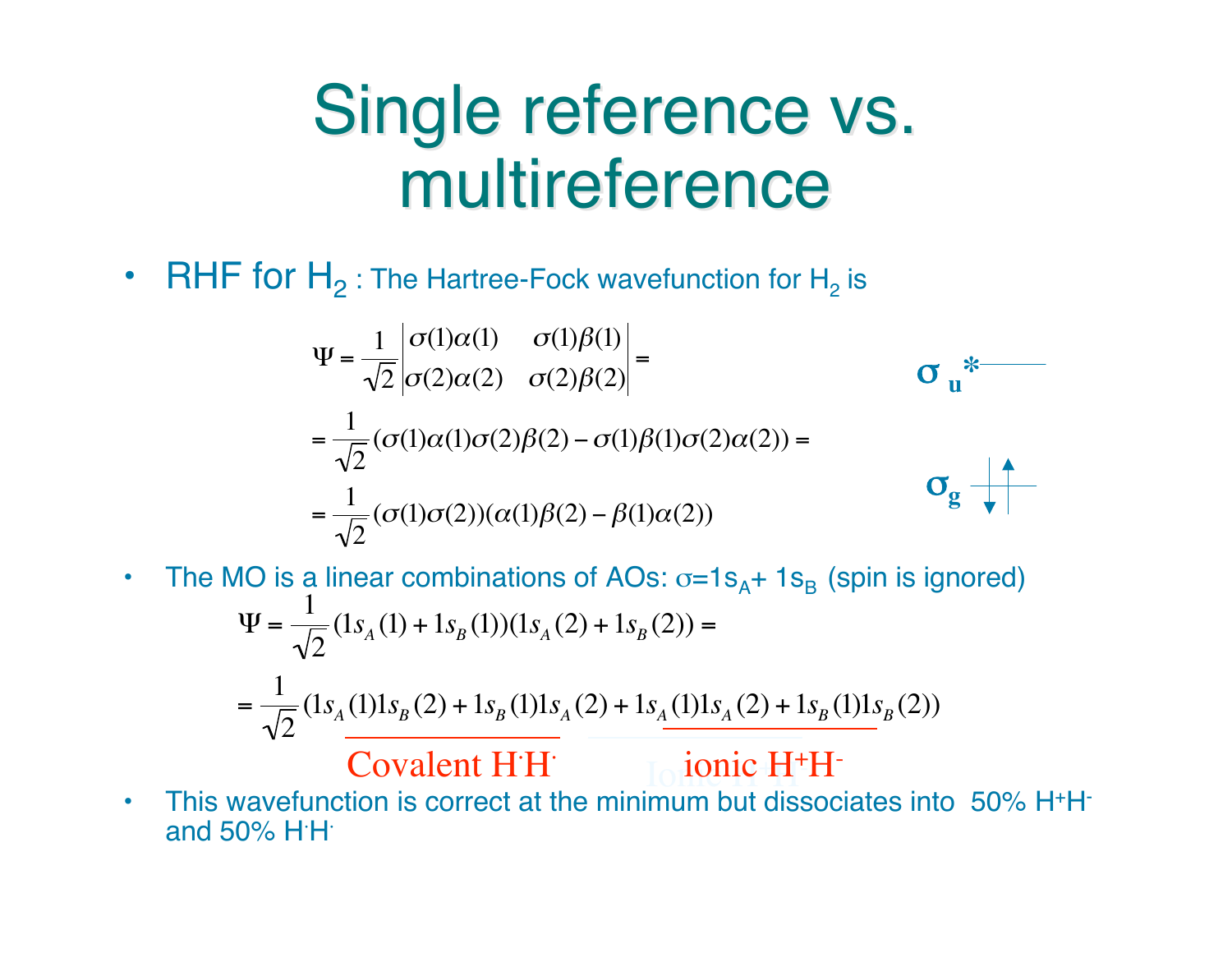# CI for  $H<sub>2</sub>$

• When two configurations are mixed:

$$
\Psi_{CI} = c_1 \begin{vmatrix} \sigma(1)\alpha(1) & \sigma(1)\beta(1) \\ \sigma(2)\alpha(2) & \sigma(2)\beta(2) \end{vmatrix} + c_2 \begin{vmatrix} \sigma^*(1)\alpha(1) & \sigma^*(1)\beta(1) \\ \sigma^*(2)\alpha(2) & \sigma^*(2)\beta(2) \end{vmatrix} = \sigma_u^*
$$
\n
$$
\mathbf{q} = c_1(\sigma(1)\sigma(2) + c_2\sigma^*(1)\sigma^*(2))
$$
\n
$$
\Psi = c_1(1s_A(1) + 1s_B(1))(1s_A(2) + 1s_B(2)) + c_2(1s_A(1) - 1s_B(1))(1s_A(2) - 1s_B(2)) =
$$
\n
$$
= c_1(1s_A(1)1s_A(2) + 1s_B(1)1s_B(2) + 1s_A(1)1s_A(2) + 1s_B(1)1s_B(2)) + c_2(1s_A(1)1s_A(2) + 1s_B(1)1s_B(2) - 1s_A(1)1s_A(2) - 1s_B(1)1s_B(2))
$$

• The coefficients  $c_1$  and  $c_2$  determine how the conf. Are mixed in order to get the right character as the molecule dissociates. At the dissociation limit the orbitals  $\sigma$ ,  $\sigma^*$  are degenerate and  $c_4 = c_5$ . orbitals  $\sigma$ ,  $\sigma^*$  are degenerate and  $c_1 = c_2$ .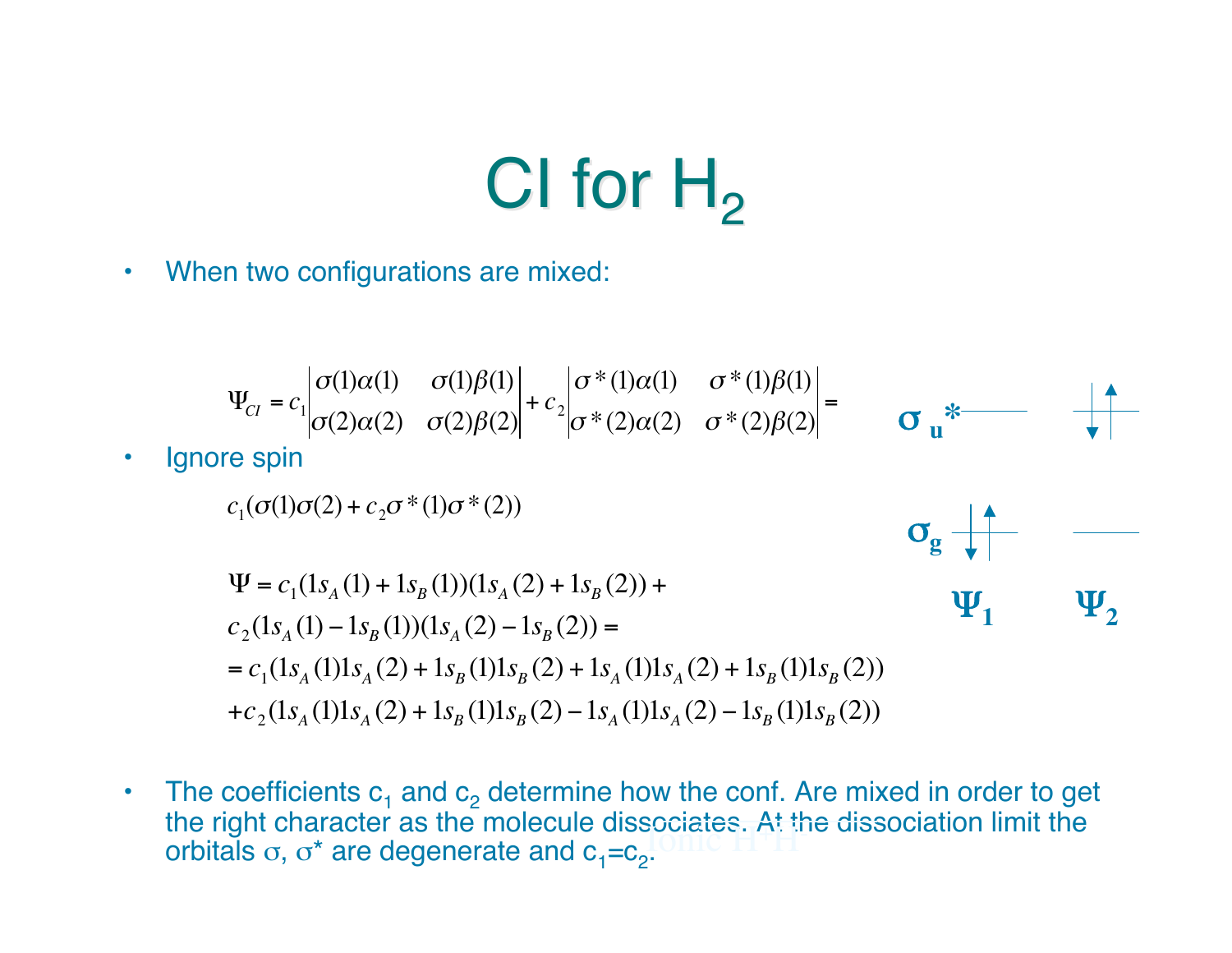#### Multireference methods

- Multireference methods are needed for:
	- Near-degeneracy
	- Bond breaking
	- Excited states
	- radicals
- Nondynamical correlation
	- MCSCF
- Dynamical correlation
	- Variational: MRCI
	- Based on perturbation theory: CASPT2 , MS-CASPT2, MRMP2
	- Not widely spread yet: MRCC, MRCI/DFT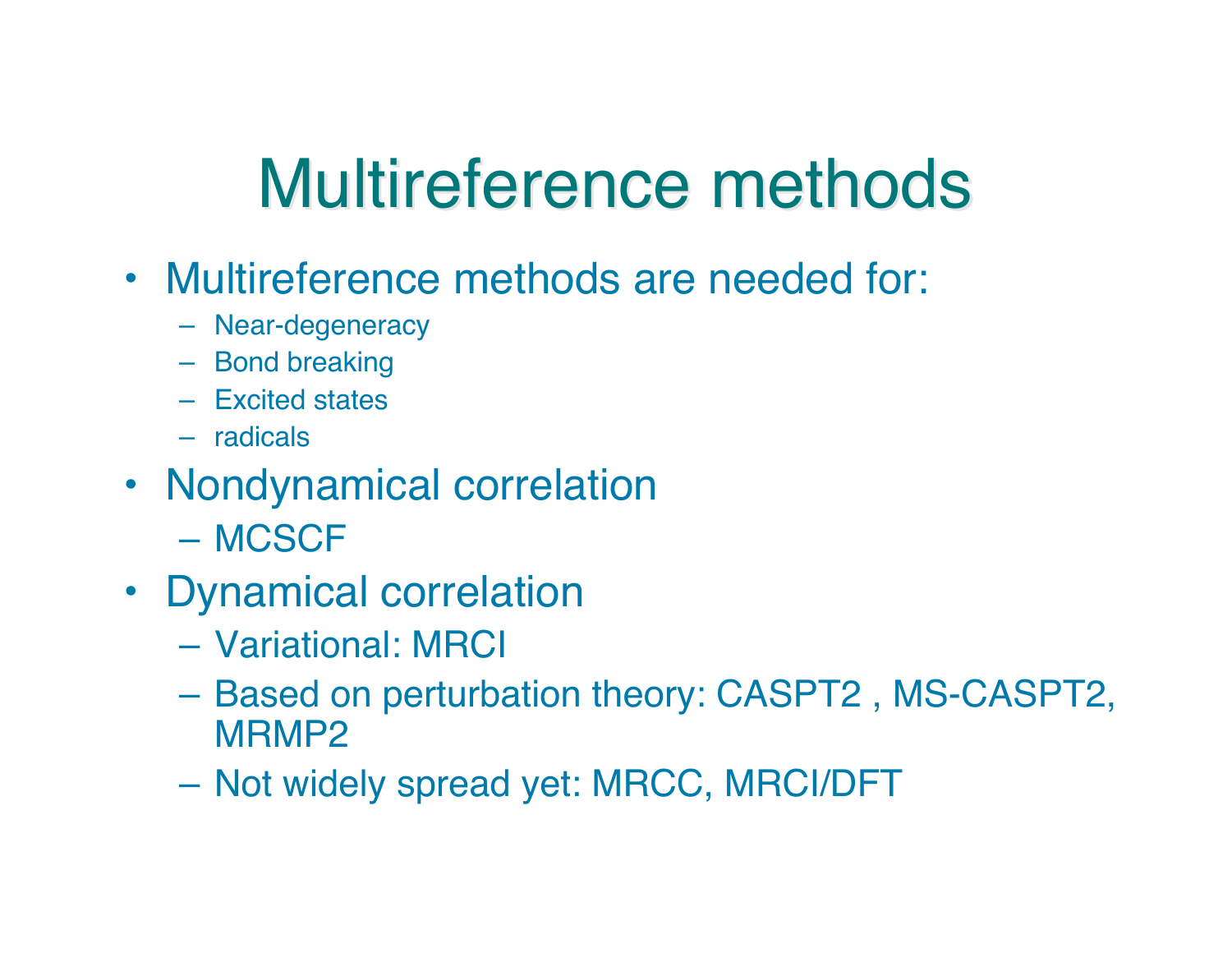#### **Multiconfiguration Self-Consistent Field Theory** (MCSCF) (MCSCF)

• CSF: spin adapted linear combination of Slater determinants

$$
\Psi_{MCSCF} = \sum_{n=1}^{CSFs} c_n |CSF\rangle
$$

- Two optimizations have to be performed
	- Optimize the MO coefficients
	- optimize the expansion coefficients of the CSFs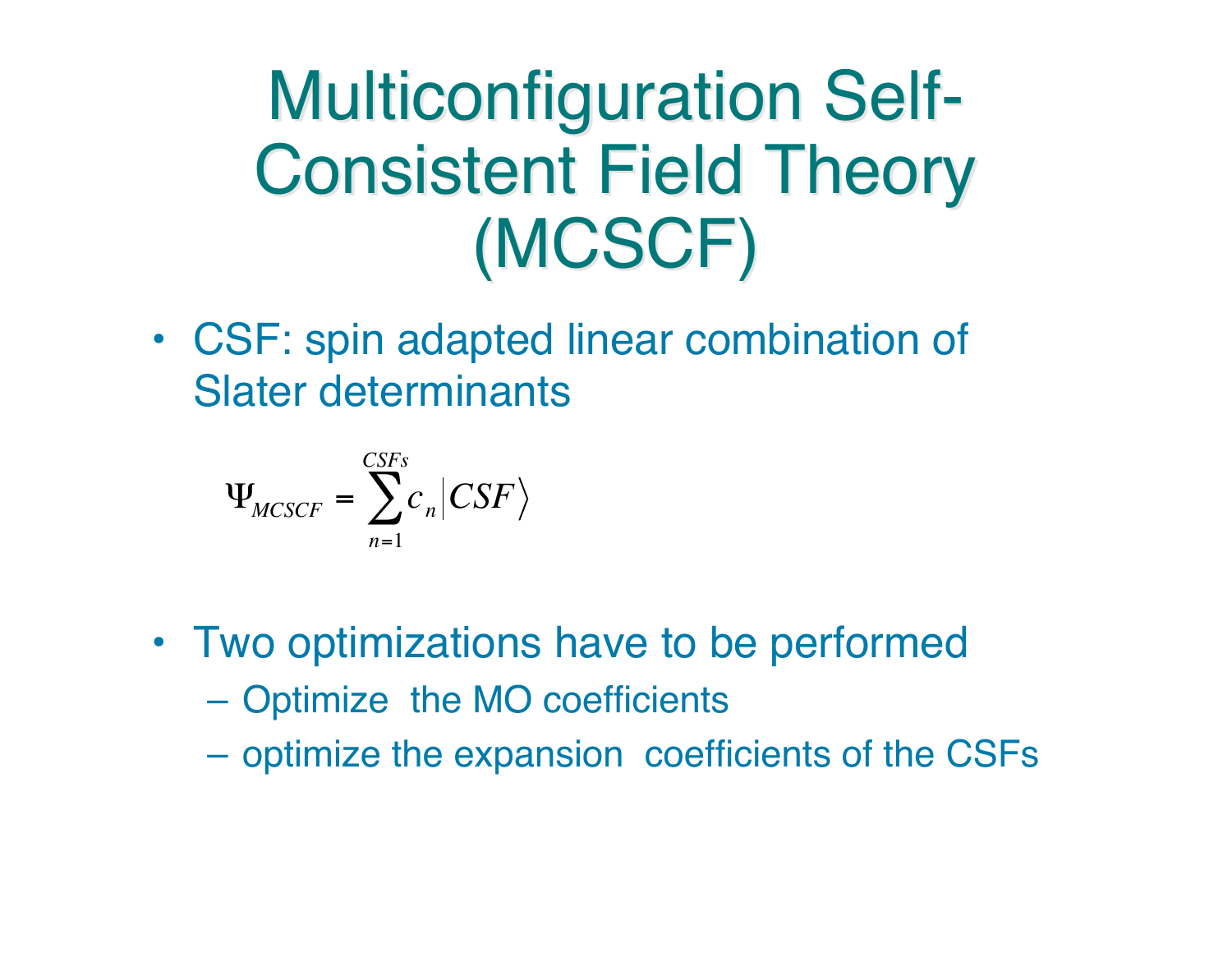- Choose the active orbitals
	- Depends on the problem and the questions being asked
	- For a π system all π orbitals should be included if possible
	- If bond breaking include bonding, antibonding
	- Check occupation numbers of orbitals (between 0.02 0.98)
	- Trial and error
- Choose the configurations obtained using these orbitals
	- Complete active space (CASSCF or CAS): allow all possible configurations (Full CI within the active space)
		- (m,n): distribute m electrons in n orbitals

$$
N = \frac{n!(n+1)!}{\left(\frac{m}{2}\right)!\left(\frac{m}{2}+1\right)!\left(n-\frac{m}{2}\right)!\left(n-\frac{m}{2}+1\right)!}
$$

- i.e. (14,12) generates 169,883 CSFs
- Restricted active space (RASSCF): allow n-tuple excitations from a subset of orbitals (RAS) and only n-tuple excitations into an auxilliary originally empty set (AUX)
- Generalized valence bond (GVB)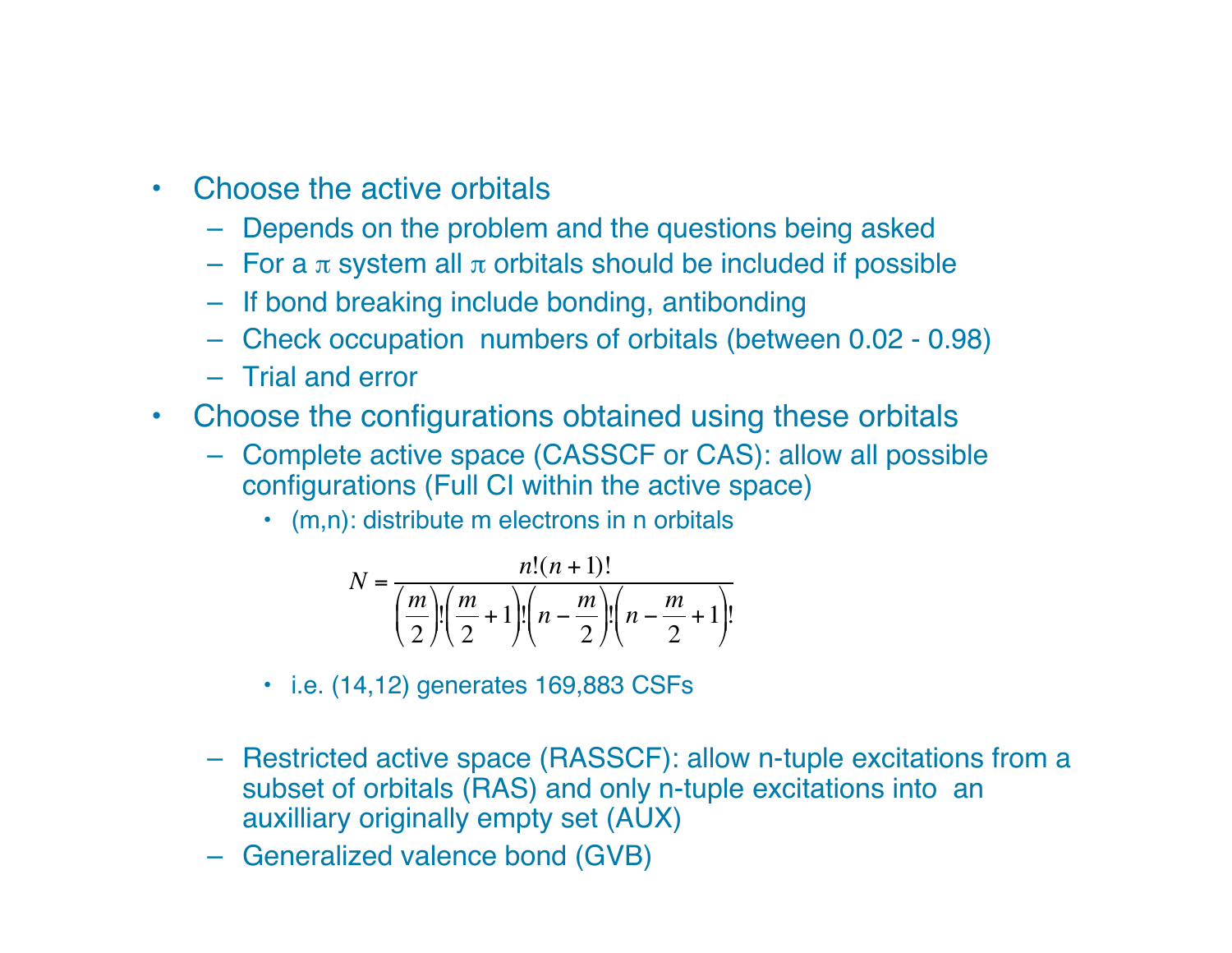#### **CASSCF RASSCF** Orbital spaces in an MCSCF calculations

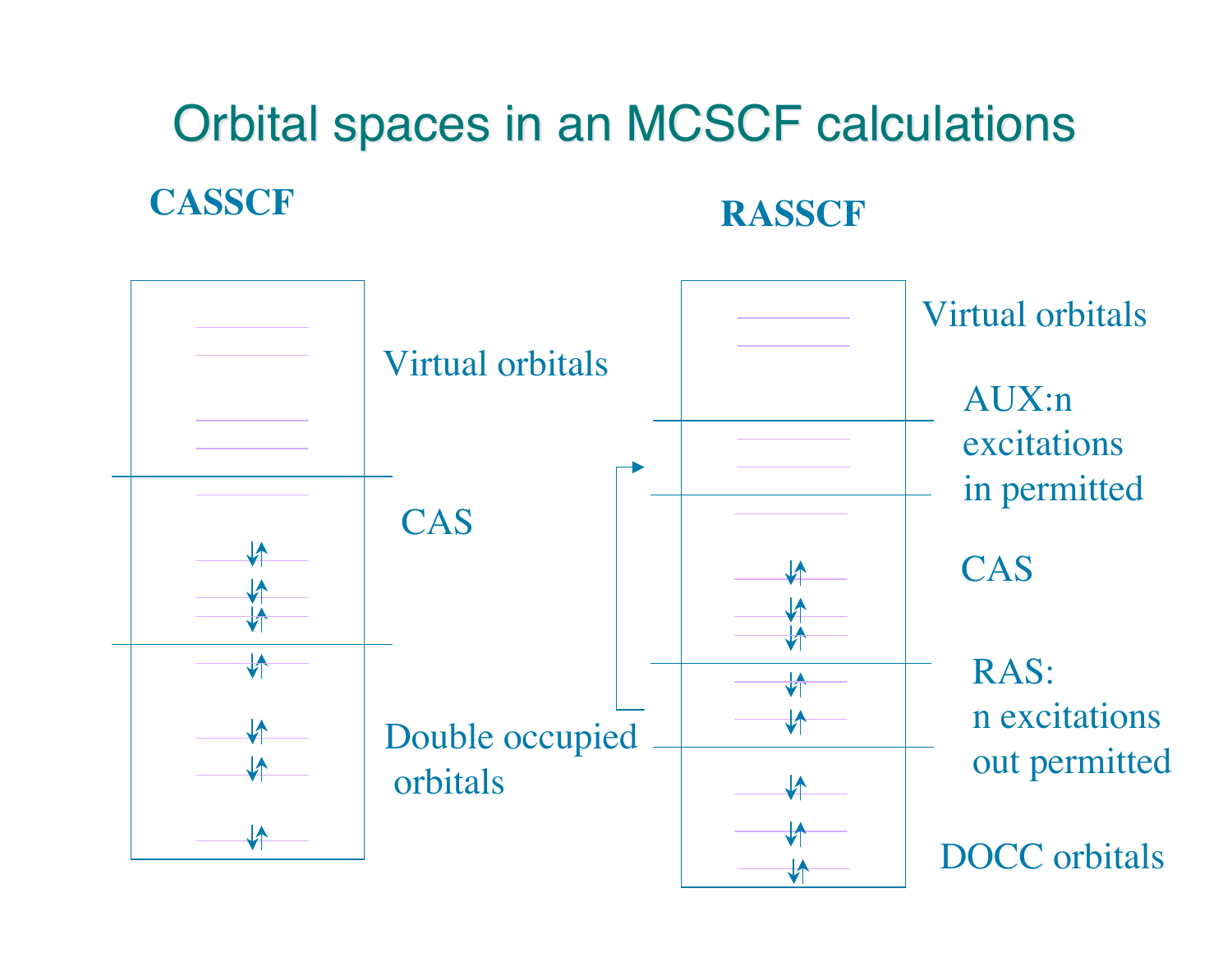The most important question in multireference methods: Choosing the active space

- The choice of the active space determines the accuracy of the method. It requires some knowledge of the system and careful testing.
- For small systems all valence orbitals can be included in the active space
- For conjugated systems all  $\pi$  orbitals if possible should be included in the active space. For heteroatomic rings the lone pairs should be included also. What cas should be chosen for the following systems?
	- $N<sub>2</sub>$
	- Ozone
	- Allyl radical
	- Benzene
	- Uracil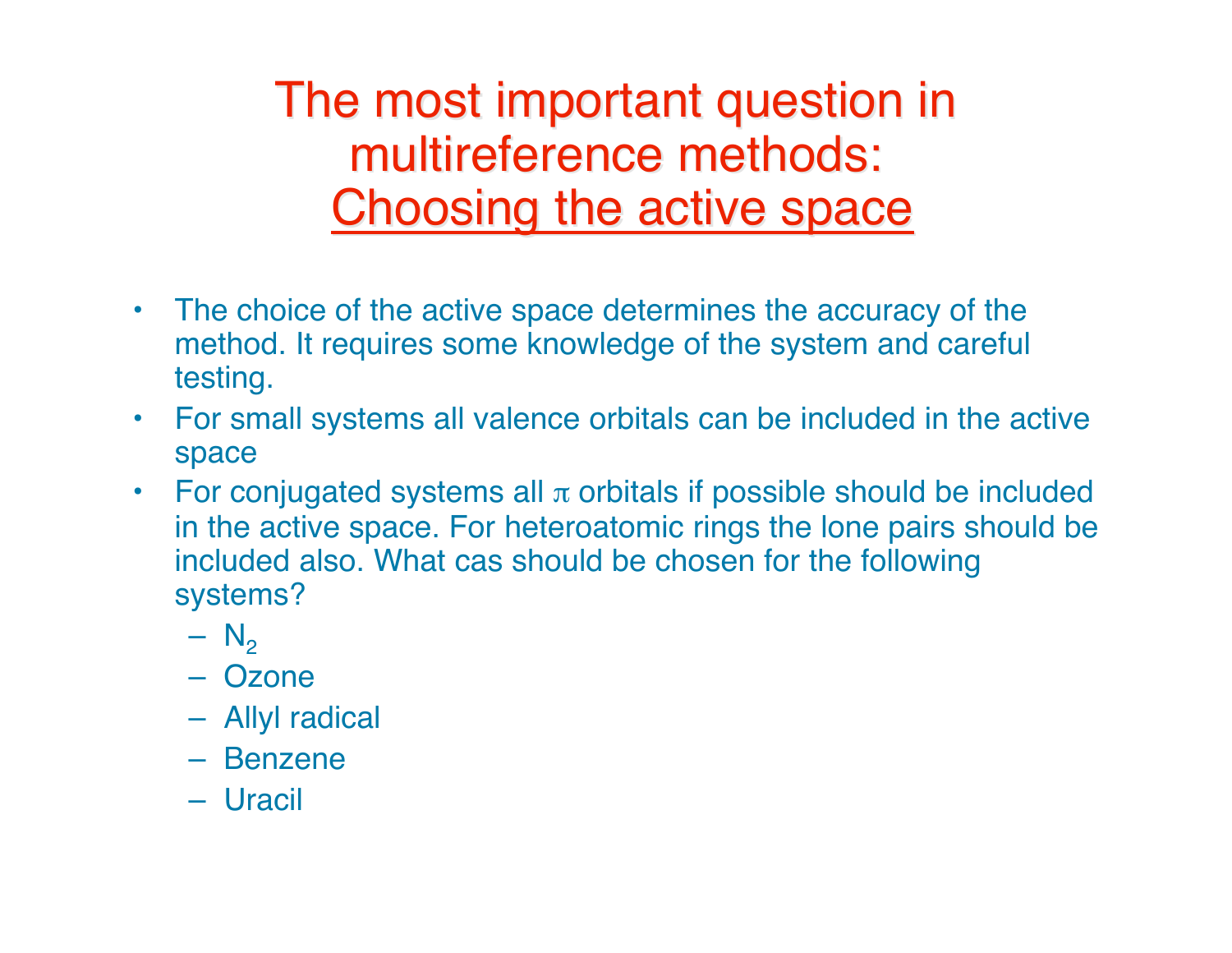## State averaged MCSCF

- All states of interest must be included in the average
- When the potential energy surface is calculated, all states of interest across the coordinate space must be included in the average
- State-averaged MOs describe a particular state poorer than state-specific MOs optimized for that state
- State-average is needed in order to calculate all states with similar accuracy using a common set of orbitals. This is the only choice for near degenerate states, avoided crossings, conical intersections.
- Provides common set of orbitals for transition dipoles and oscillator strengths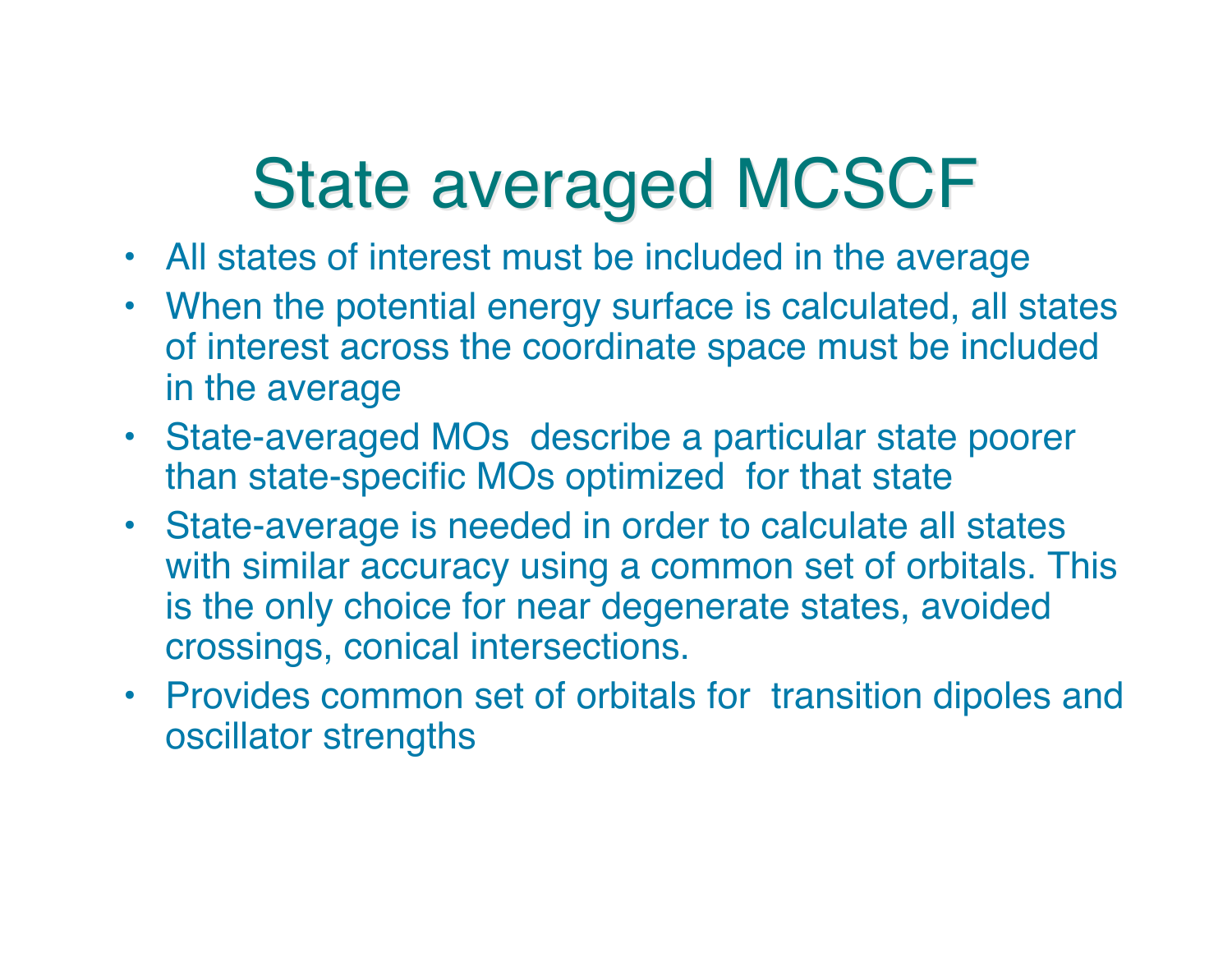#### Multireference configuration interaction

- Includes dynamical correlation beyond the **MCSCF**
- Orbitals from an MCSCF (state-averaged) are used for the subsequent MRCI
- The states must be described qualitatively correct at the MCSCF level. For example, if 4 states are of interest but the 4th state at the MRCI level is the 5th state at the MCSCF level a 5-state average MCSCF is needed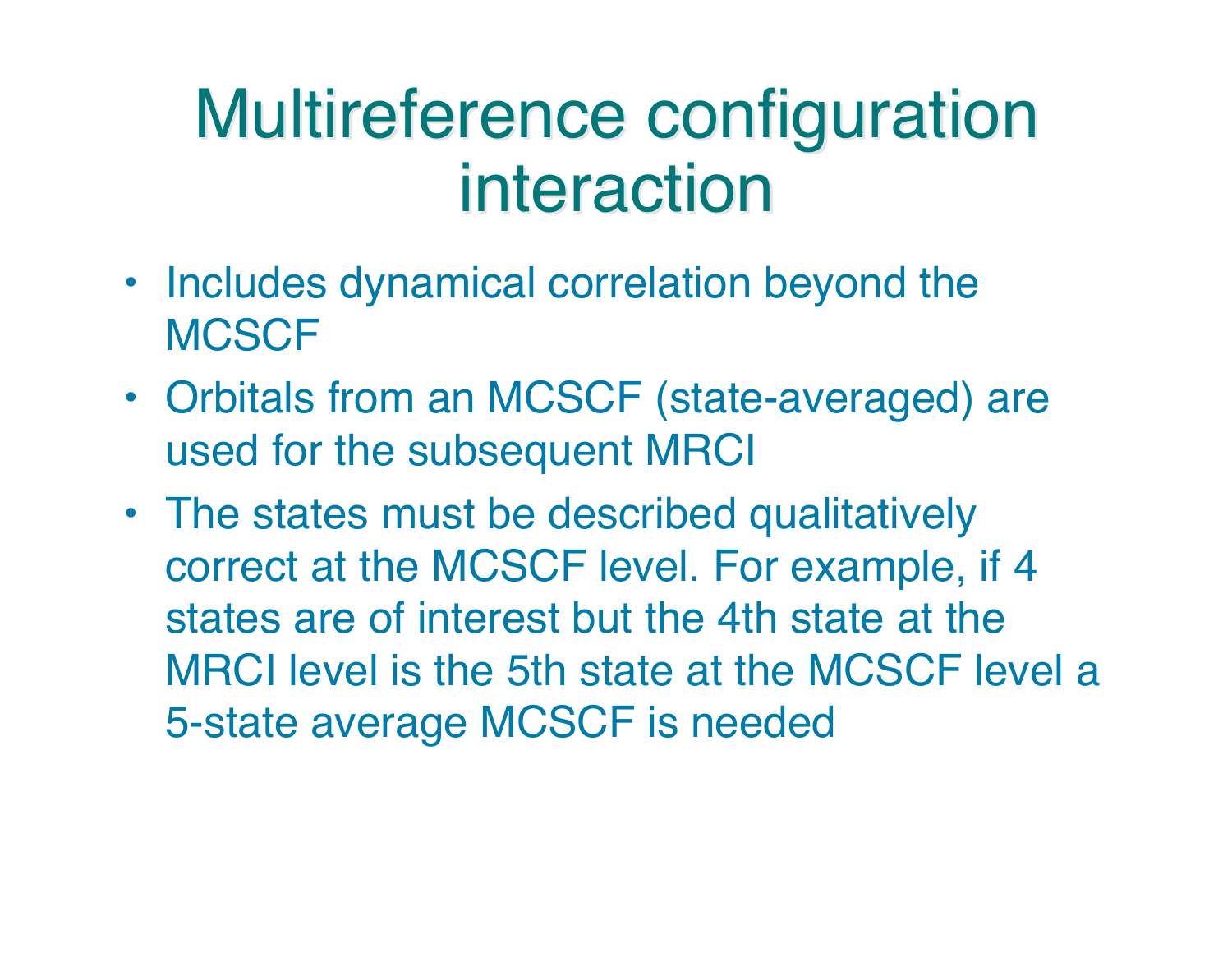# **MRCI**

•A reference space is needed similar to the active space at **MCSCF** 

•References are created within that space

•Single and double excitations using each one of these references as a starting point

 $\bullet \Psi^{\text{MRCI}} = \sum c_i \Psi^i$ 

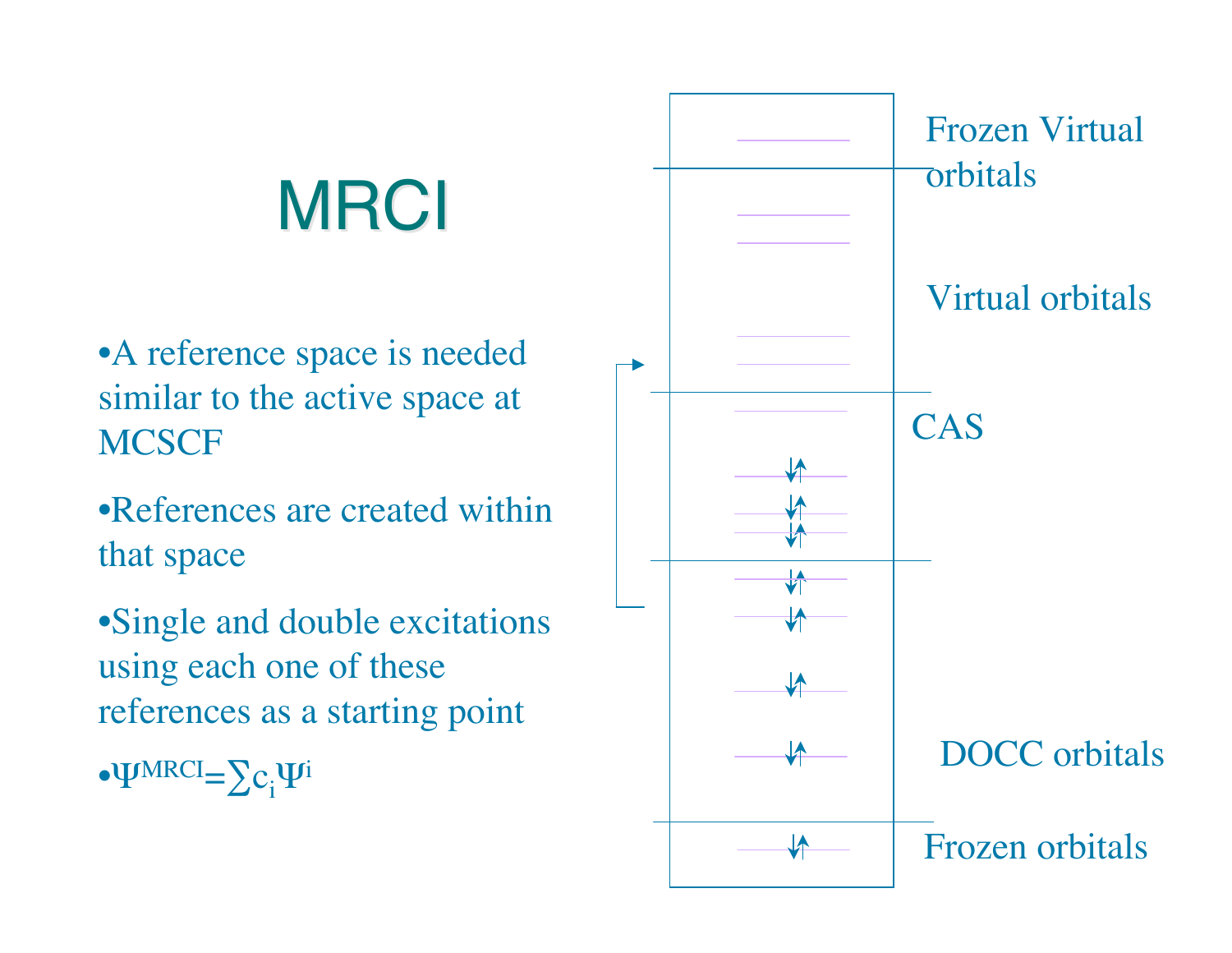#### CASPT2

- Second order perturbation theory is used to include dynamic correlation
- Has been used widely for medium size conjugated organic systems
- Errors for excitation energies ~0.3 eV
- There are no analytic gradients available so it is difficult to be used for geometry optimizations and dynamics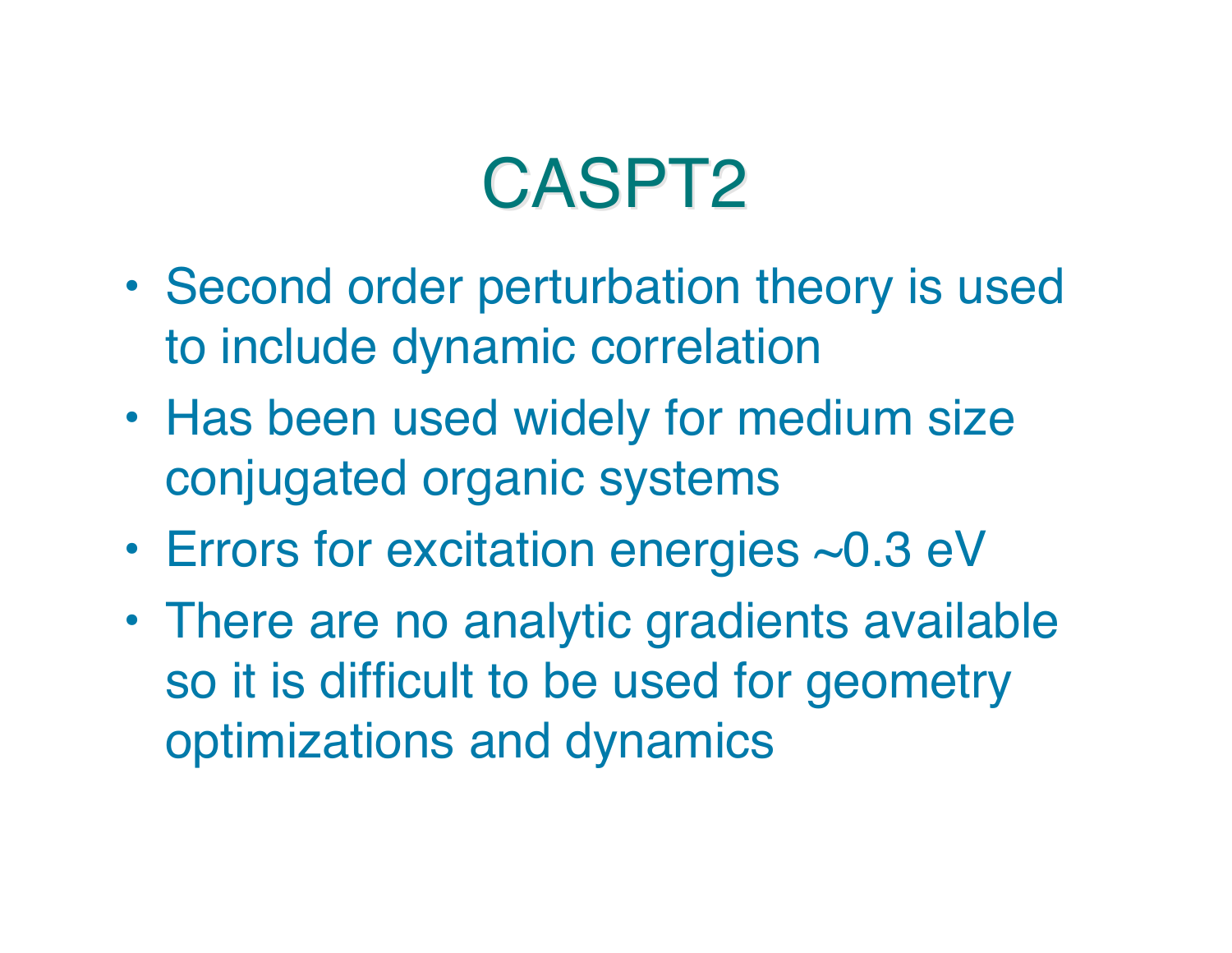## **COLUMBUS**

- Ab initio package
- MCSCF
- MRCI
- Analytic gradients for MRCI
- Graphical Unitary Group Approach (GUGA)